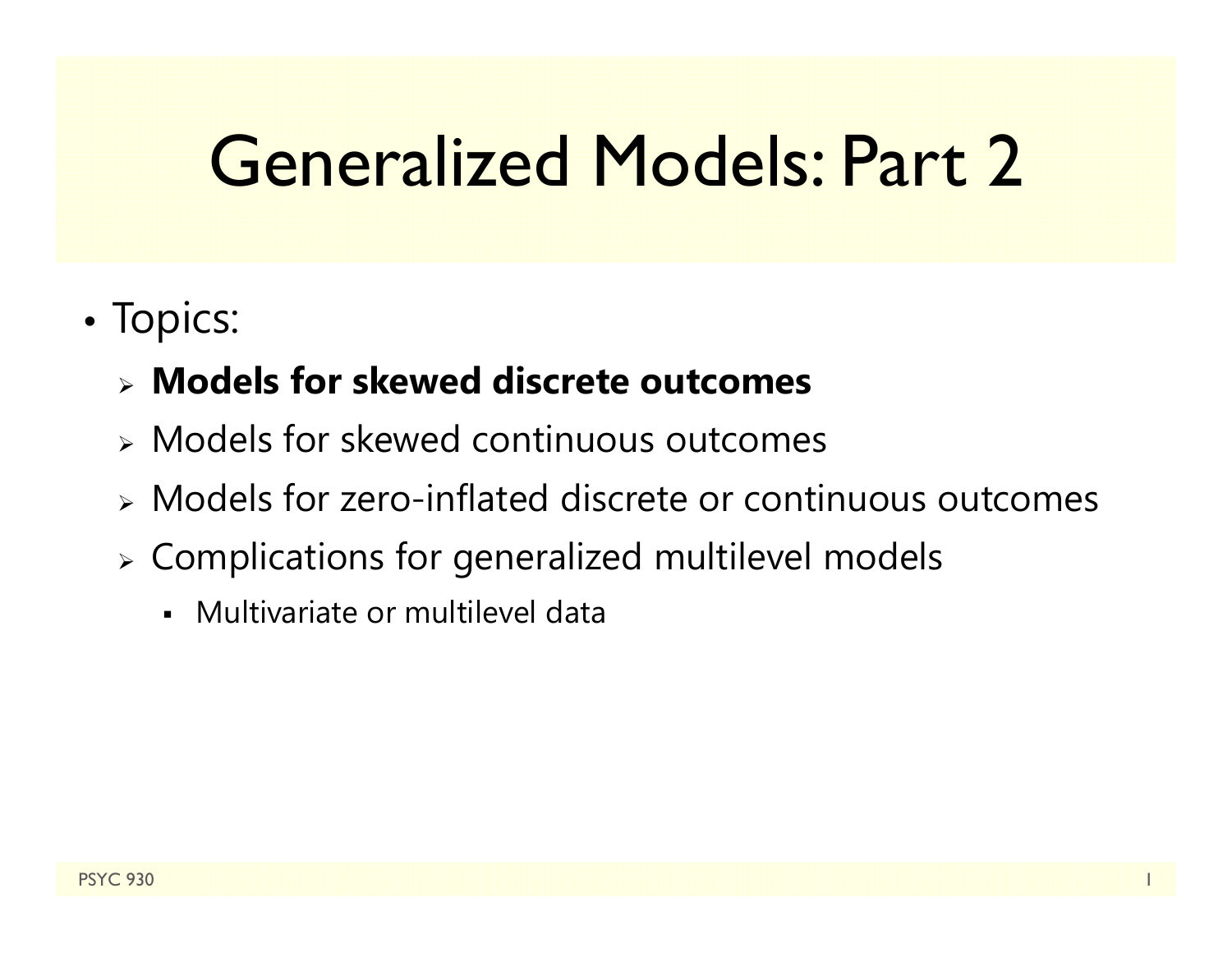### 3 Parts of Generalized Multilevel Models



**2. Fixed (and Random) Effects of Predictors**

- **1.Link Function** (different from general): How the conditional mean of a non-normal outcome is made **unbounded** so that the model fixed and random effects can predict it linearly
- **2.Linear Predictor** (same as in general): How the model predictors linearly relate to the outcome conditional mean
- **3. Model for Level-1 Residuals** (different than general): how the level-1 residuals should be distributed given the sample space (possible values) of the actual outcome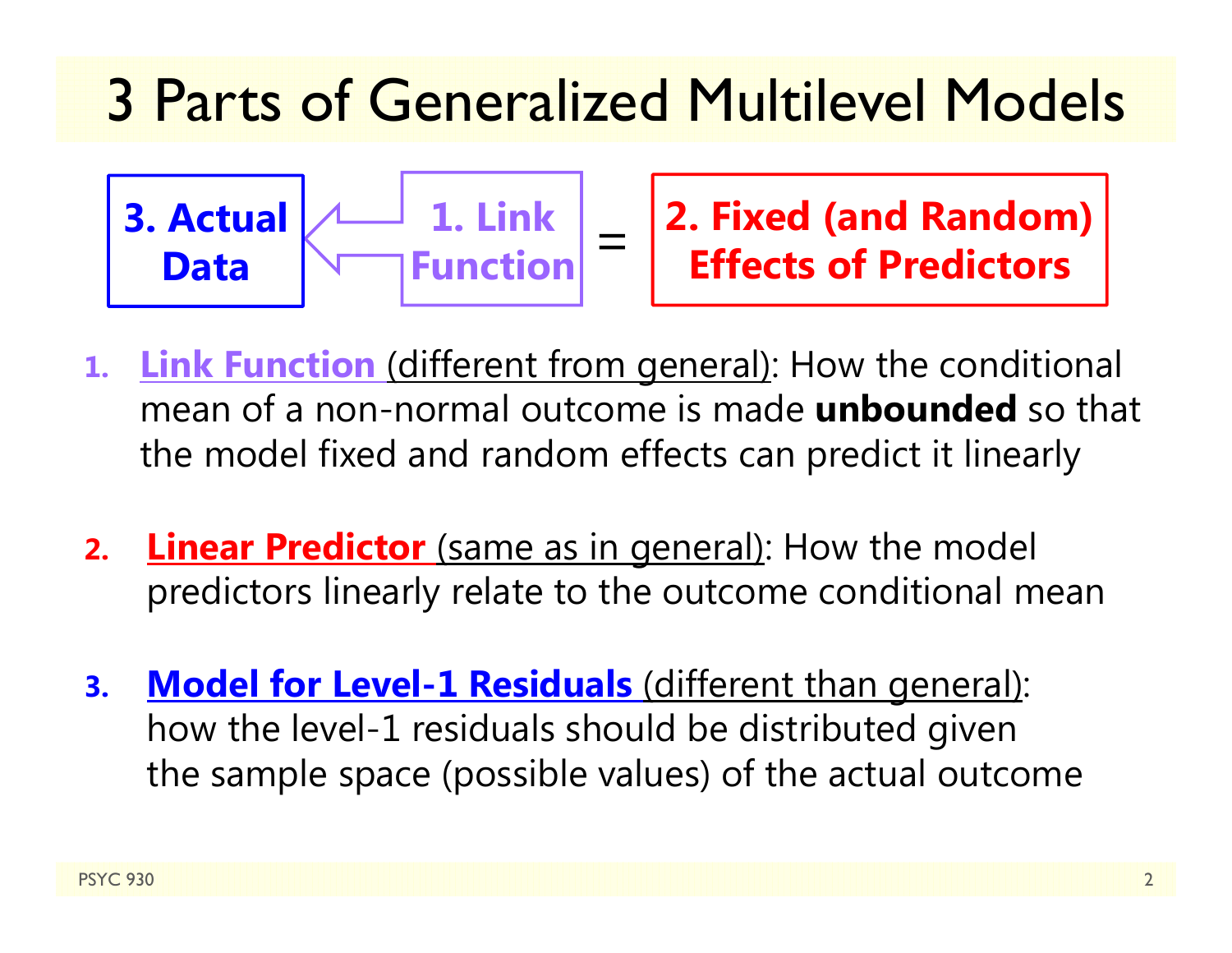### A Taxonomy of Not-Normal Outcomes

- • **"Discrete" outcomes**—all responses are **whole** numbers
	- **Categorical variables** in which **values are labels**, not amounts
		- Binomial (2 options) or multinomial (3+ options) distributions
		- Question: Are the values ordered  $\rightarrow$  which link?
	- **Count of things that happened**, so values < 0 cannot exist
		- Sample space goes from 0 to positive infinity
		- Poisson or Negative Binomial distributions (usually)
		- Log link (usually) so predicted outcomes can't go below 0
		- Question: Are there *extra* 0 values? What to do about them?
- • **"Continuous" outcomes**—responses can be **any** number
	- Question: What does the residual distribution look like?
		- Normal-ish? Skewed? Cut off? Mixture of different distributions?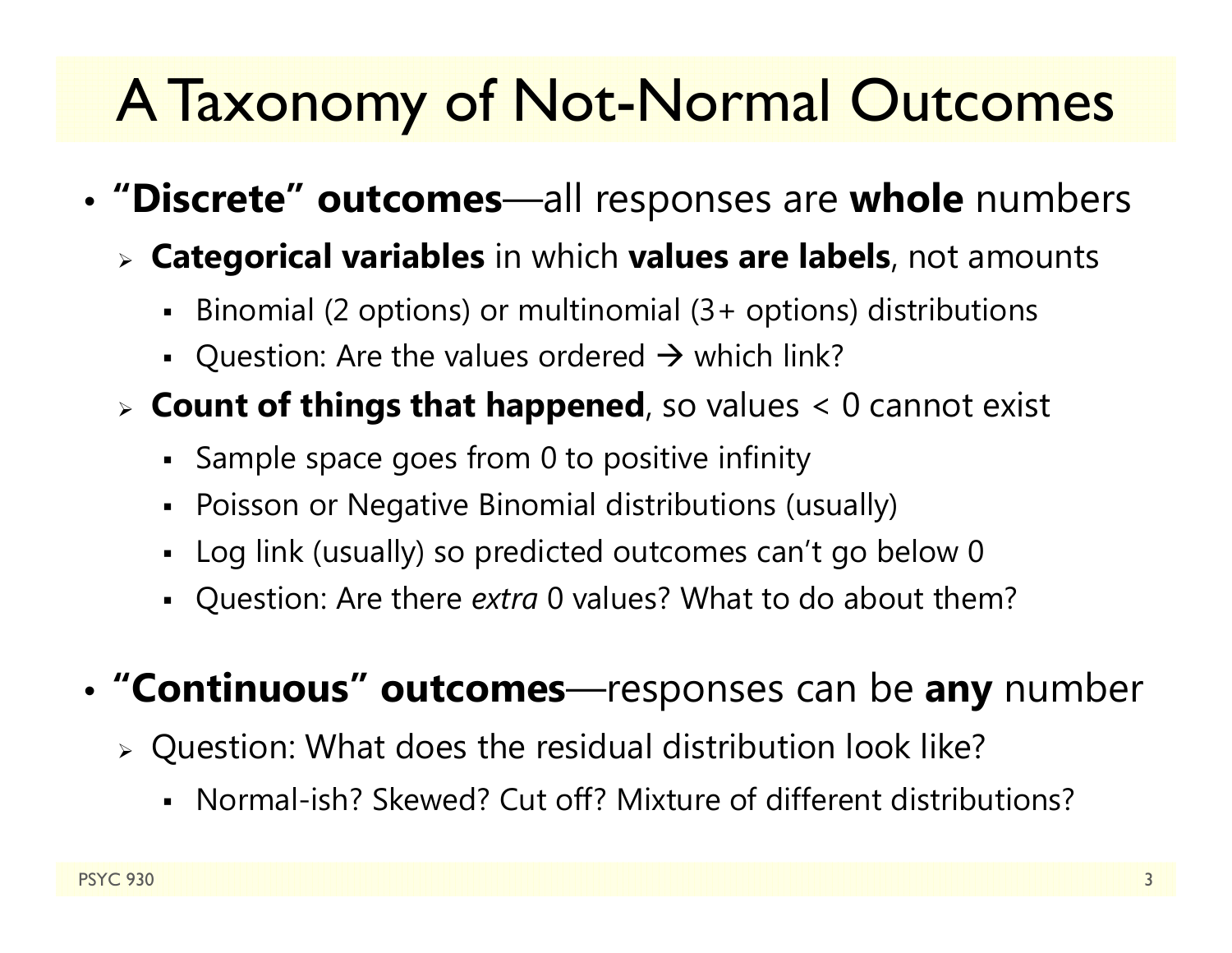# A Revised Taxonomy

- Rather than just separating into discrete vs. continuous, think about models based on their shape AND kinds of data they fit
	- Note: You can use continuous models for discrete data (that only have integers), but not discrete models for continuous data (with decimals)
- 1. Skewed-looking distributions
	- Discrete: Poisson, Generalized Poisson, Negative Binomial (NB)
	- Continuous: Log-Normal, Beta, Gamma
- 2. Skewed with a pile of 0's: Becomes **If 0** and **How Much**
	- $\triangleright$  These models will differ in how they define the "If 0" part
	- $\blacktriangleright$ Discrete: Zero-Inflated Poisson or NB, Hurdle Poisson or NB
	- Continuous: Two-Part (with normal or lognormal for the how much part)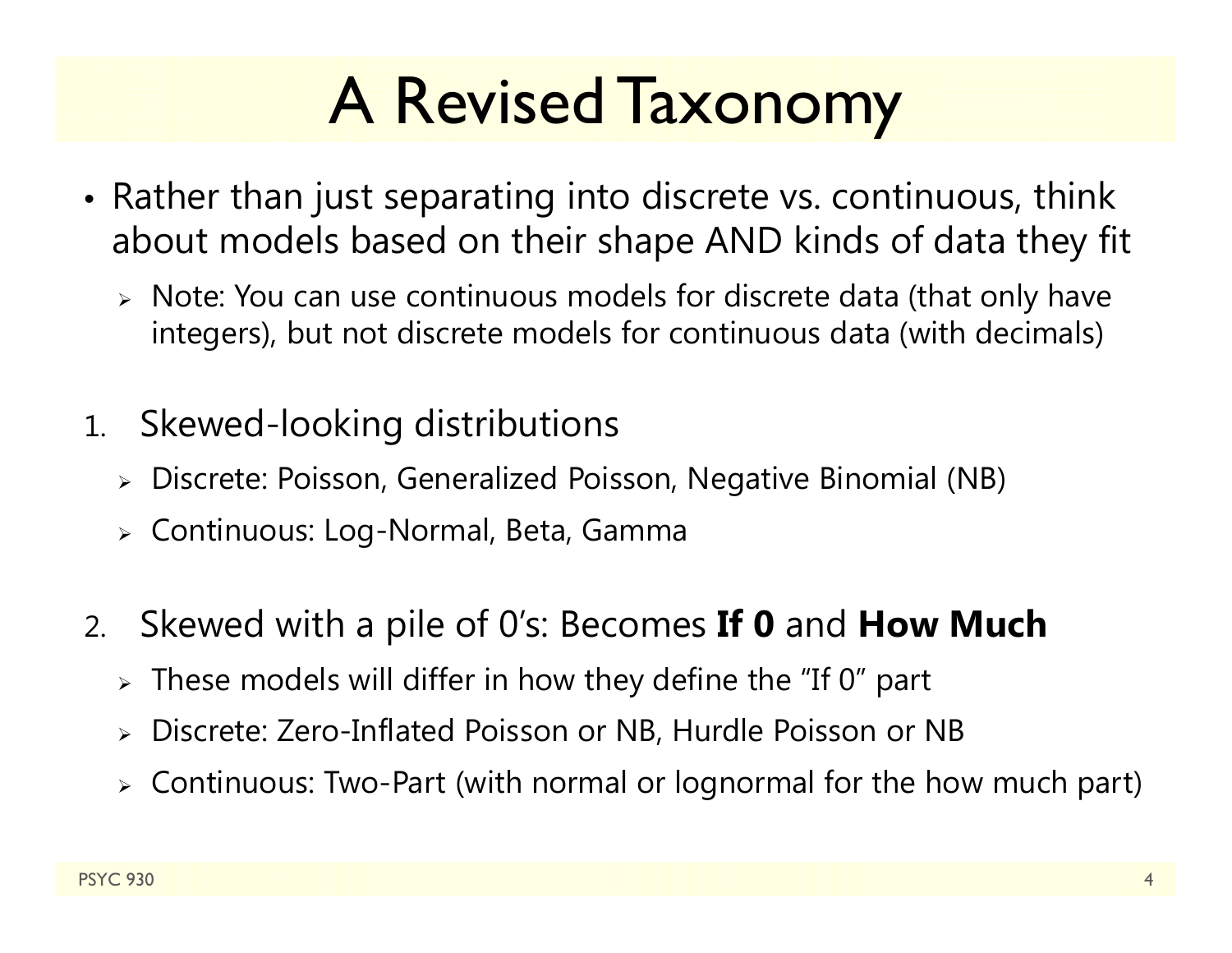### Discrete Models for Count Outcomes

- Counts: non-negative integer unbounded responses
	- $\triangleright$  e.g., how many cigarettes did you smoke this week?
	- $\triangleright$  Traditionally uses natural log link so that predicted outcomes stay  $\geq 0$
- $\mathbf{g}(\cdot)$   $\text{Log}(E(y_i)) = \text{Log}(\mu_i) = \text{model} \rightarrow \text{predicts mean of } y_i$
- $\cdot$   $\rm g^{-1}$ •)  $E(y_i) = exp(mod) \rightarrow to$  un-log it, use  $exp(mod)$ 
	- $\geq$  e.g., if Log( $\mu_i$ ) = model provides predicted Log( $\mu_i$ ) = 1.098,<br>that translates to an actual predicted count of exp(1.098) = 3
	- $\triangleright$   $\,$  e.g., if  $\rm Log(\mu_i$ that translates to an actual predicted count of  $\exp(-5) = 0.006738$
	- > If people have different lengths of time in which counts were observed, you can include that info as an "offset" in the MODEL statement
- So that's how linear model predicts  $\mu_{\bf i}$ , the conditional mean for  $y_{i'}$  but what about residual variance?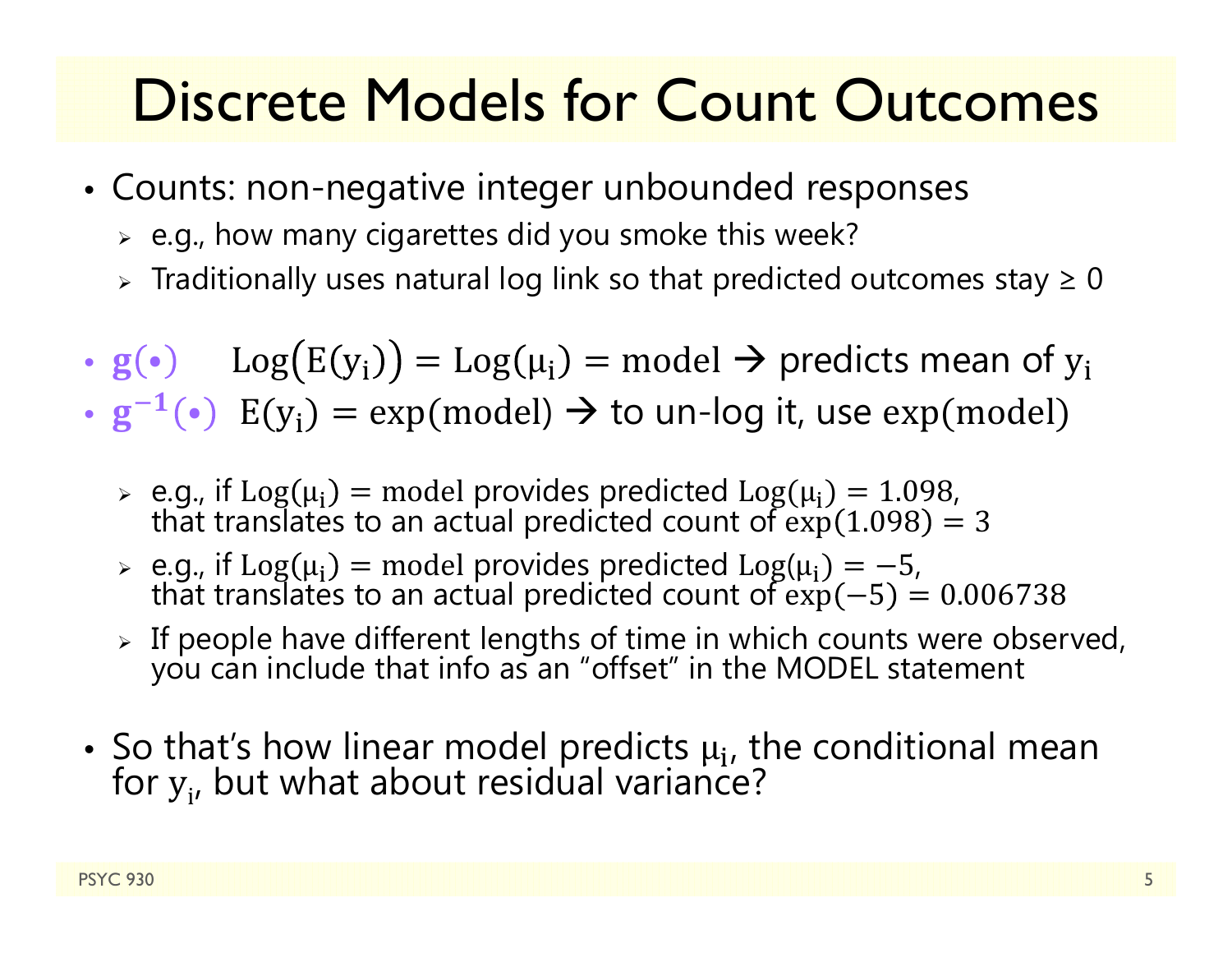### Poisson Distribution for Residuals

• Poisson distribution has one parameter,  $\lambda$ , which is **both its mean and its variance** (so  $\lambda$  = mean = variance in Poisson)

• 
$$
f(y_i|\lambda) = Prob(y_i = y) = \frac{\lambda^{y} * exp(-\lambda)}{y!}
$$
  
\n• PDF:  $Prob(y_i = y | \beta_0, \beta_1, \beta_2) = \frac{\mu_i^{y} * exp(-\mu_i)}{y!}$ 

 $\mathcal{y}!$  is factorial of  $\mathcal{y}$ 



The dots indicate that only integer values are observed.

Distributions with a small expected value (mean or  $\lambda$ ) are predicted to have a lot of 0's.

Once  $\lambda > 6$  or so, the shape of the distribution is close to a that  $\frac{10}{10}$   $\frac{15}{20}$  of a normal distribution.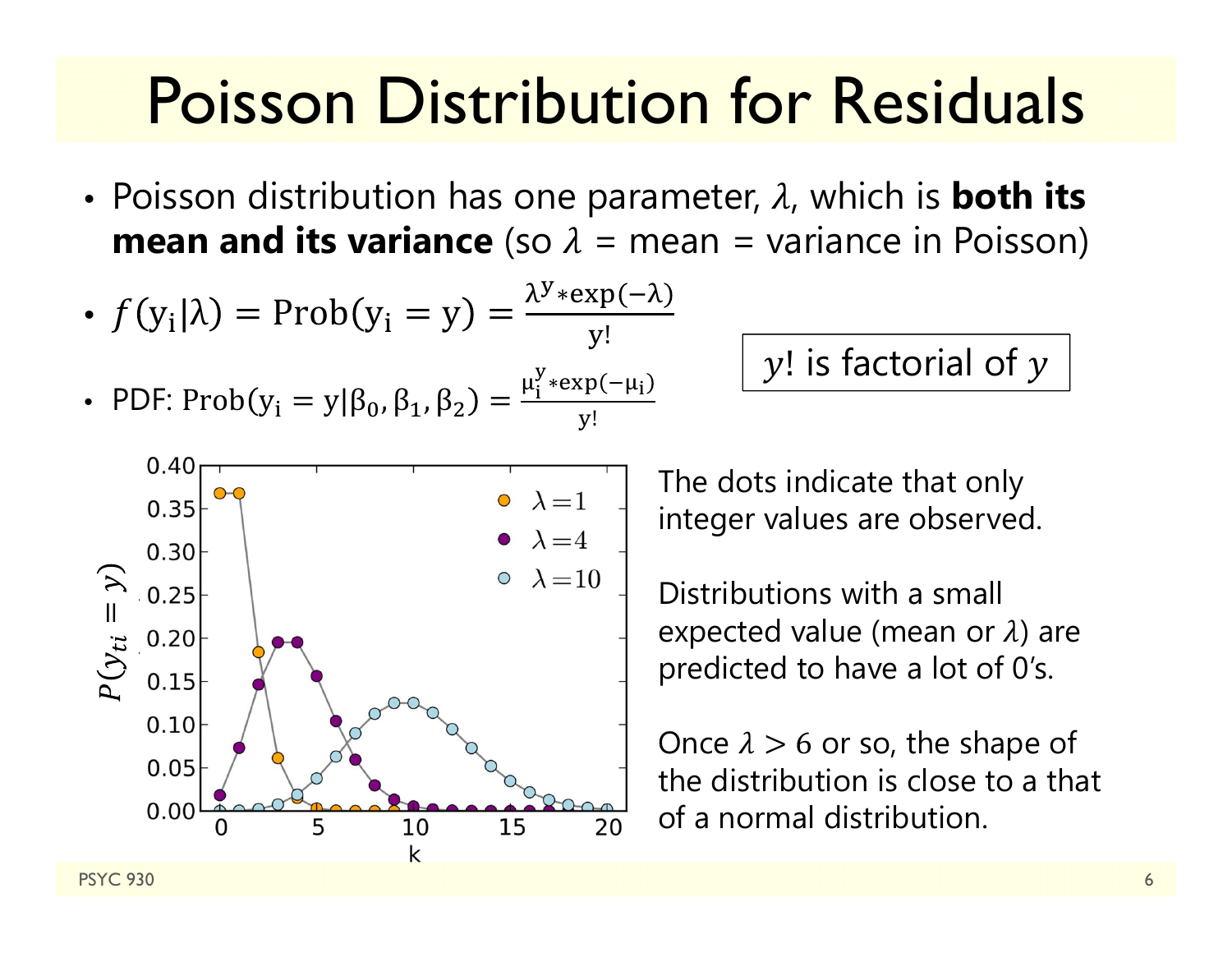# 3 potential problems for Poisson…

• The standard Poisson distribution is rarely sufficient, though

#### • **Problem #1: When mean ≠ variance**

- $\triangleright$  If variance  $<$  mean, this leads to "under-dispersion" (not that likely)
- $\triangleright$  If variance  $\triangleright$  mean, this leads to "over-dispersion" (happens frequently)

#### • **Problem #2: When there are** *no* **0 values**

 $\triangleright$  Some 0 values are expected from count models, but in some contexts  $\rm y_i>0$  always (but subtracting  $1$  won't fix it; need to adjust the model)

#### • **Problem #3: When there are** *too many* **0 values (stay tuned)**

- $\triangleright$  Some 0 values are expected from the Poisson and Negative Binomial models already, but many times there are even more 0 values observed than that
- $\triangleright\;$  To fix it, there are two main options, depending on what you do to the 0's
- Each of these problems requires a model adjustment to fix it…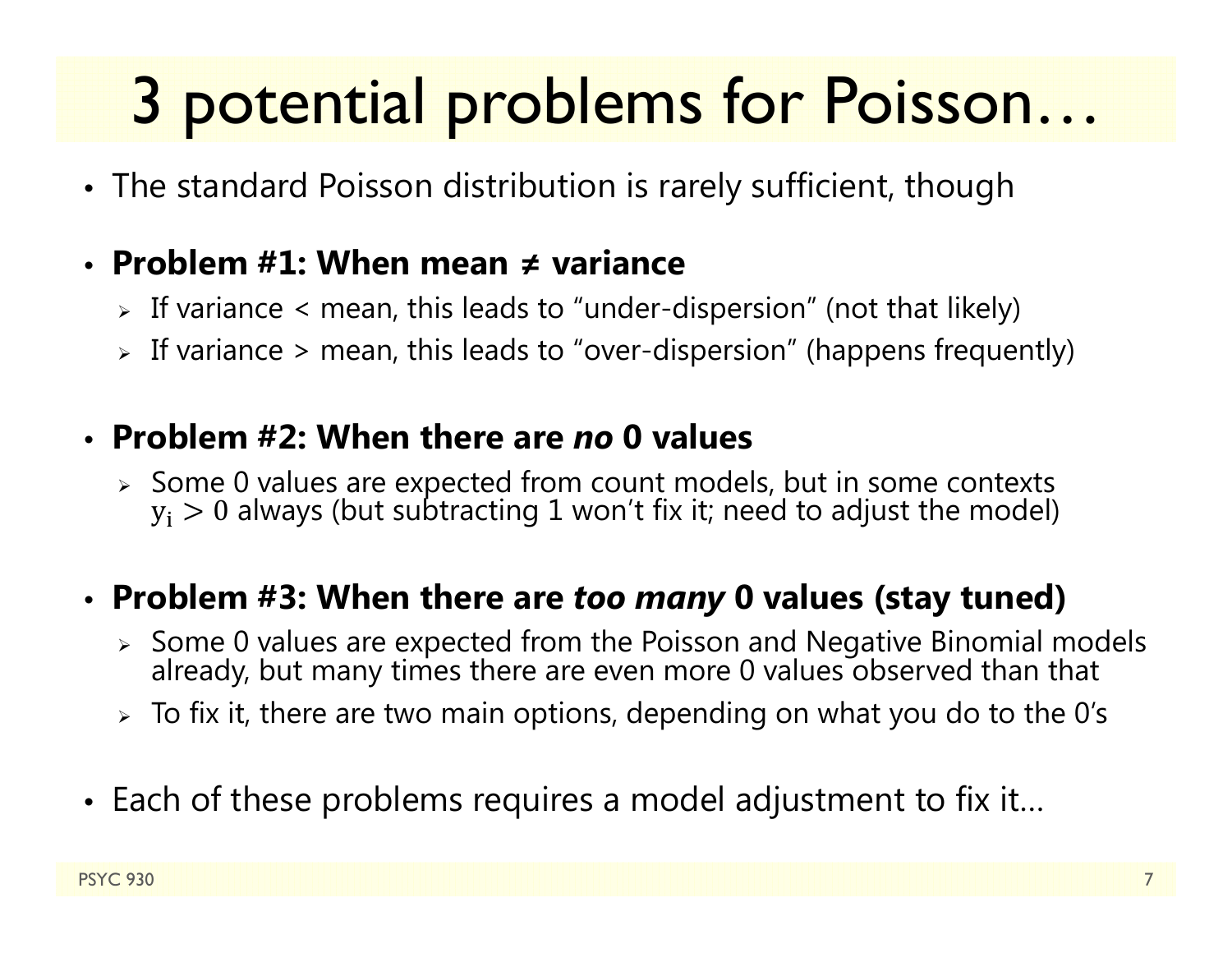#### Problem #1: Variance > mean = over-dispersion

- To fix it, we must add another parameter that allows the variance to exceed the mean… becomes a **Negative Binomial** distribution
	- $\triangleright$  Says residuals are a mixture of Poisson and gamma distributions,<br>such that  $\lambda$  itself is a random variable with a gamma distribution
	- $\triangleright$   $\,$  So expected mean is still given by  $\lambda$ , but the variance will differ from Poisson
- Model: Log(y<sub>i</sub>) = Log( $\mu$ <sub>i</sub>) =  $\beta_0 + \beta_1 X_i + \beta_2 Z_i + e_i^G$
- Negative Binomial PDF with a new  $k$  dispersion parameter is now:

$$
\text{Prob}(y_i = y | \beta_0, \beta_1, \beta_2) = \frac{\Gamma(y + \frac{1}{k})}{\Gamma(y + 1) \cdot \Gamma(\frac{1}{k})} \cdot \frac{(k\mu_i)^y}{(1 + k\mu_i)^{y + \frac{1}{k}}}
$$

**DIST** = NEGBIN in SAS  
So 
$$
\approx
$$
 Poisson if  $k = 0$ 

- $\triangleright$   $\cdot$   $\cdot$   $\cdot$  is dispersion, such that  $\text{Var}(y_i) = \mu_i + k \mu_i^2$
- $\triangleright\;$  Can test whether  $k>0$  via –2LL test, although LL for  $k=0$  is undefined
- An alternative model with the same idea is the **generalized Poisson**:
	- > Mean:  $\frac{\lambda}{1-k}$ , Variance:  $\frac{\mu}{(1-k)}$  $\frac{\mu}{(1-k)^{2'}}$  that way LL is defined for  $k=0$
	- $\triangleright$  Is in SAS FMM (and in GLIMMIX through user-defined functions)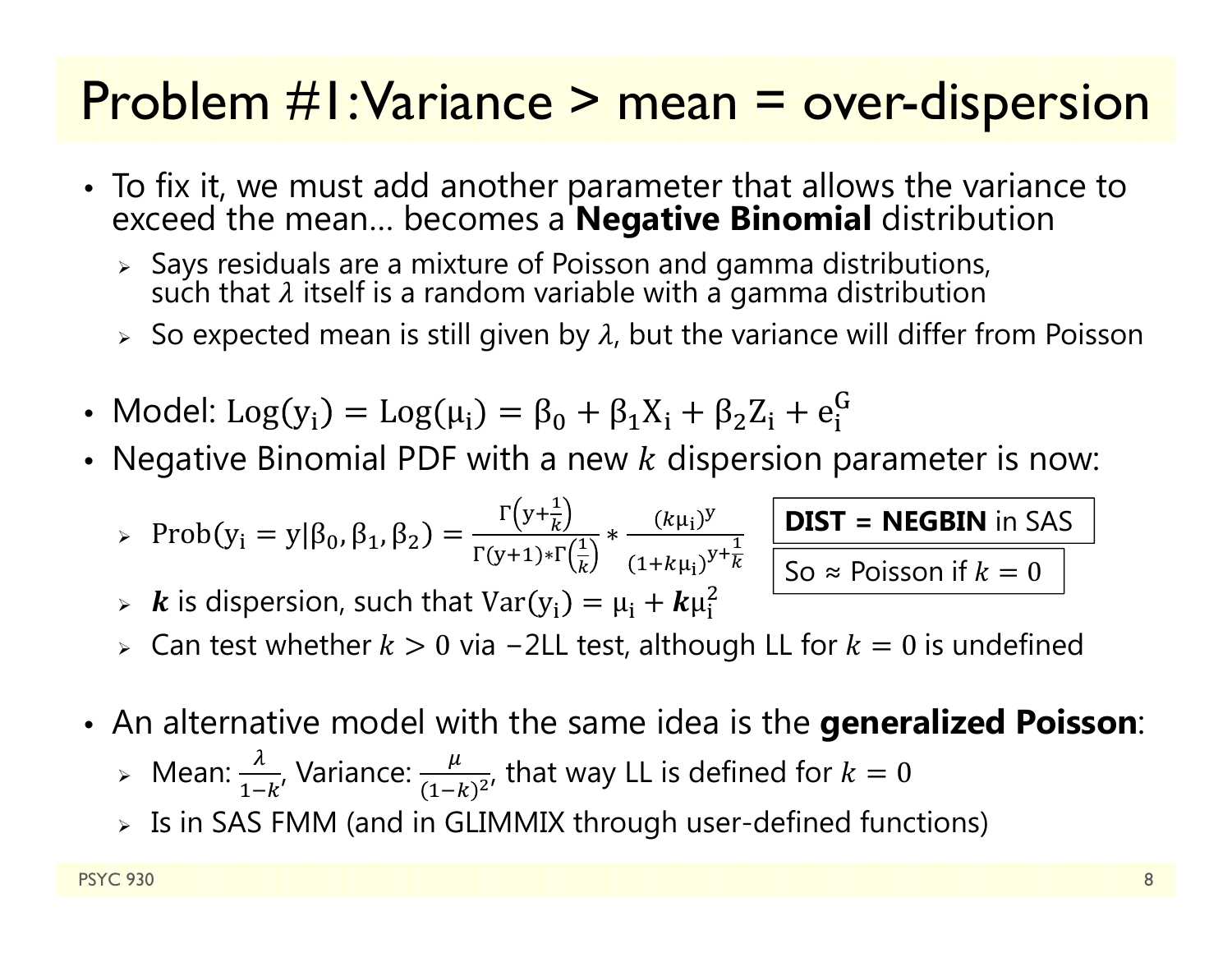### Negative Binomial (NB) = "Stretchy" Poisson…



- $\bullet$ • Because its  $k$  dispersion parameter is fixed to 0, the Poisson model is nested within the Negative Binomial model—to test improvement in fit:
- Is  $-2 (LL_{Poisson} LL_{NegBin}) > 3.84$  for  $df = 1?$  Then  $p~<~.05$ , keep NB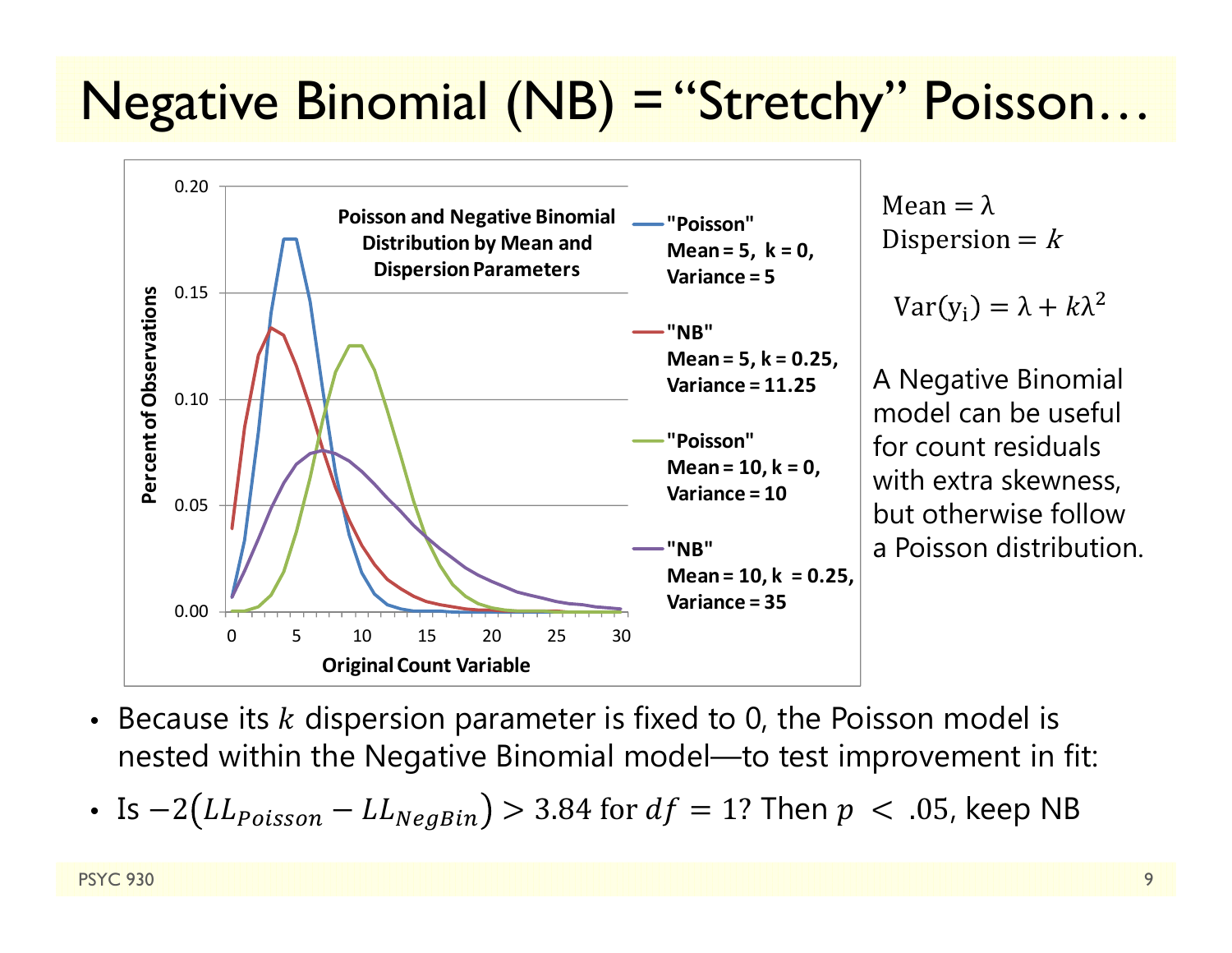### Problem #2: There are no 0 values

- "**Zero-Altered**" or "**Zero-Truncated**" Poisson or Negative Binomial: ZAP/ZANB or ZTP/ZTNB (used in hurdle models)
	- $\triangleright$  Is usual count distribution, just not allowing any 0 values
	- $\triangleright$  Poisson version is readily available within SAS PROC FMM using DIST=TRUNCPOISSON (next version should have TRUNCNEGBIN, too)
	- $\triangleright\;$  Could be fitted in SAS NLMIXED or Mplus, too
- Poisson PDF was:  $\mathrm{Prob}(y_i = y | \mu_i) = \frac{\mu_i^y * \exp(-\mu_i)}{\mu_i^y}$ ୷!
- Zero-Truncated Poisson PDF is:
	- Prob $(y_i = y | \mu_{i,} y_i > 0) = \frac{\mu_i^{y} \cdot \exp(-\mu_i)}{\mu_i^{y} \cdot \exp(-\mu_i)}$ y![1–exp(–μ<sub>i</sub>
	- $\triangleright \ \mathrm{Prob}(y_i = 0) = \exp(-\mu_i)$ , so  $\mathrm{Prob}(y_i > 0) = 1 \exp(-\mu_i)$
	- $\triangleright$  Divides by probability of non-0 outcomes so probability still sums to  $1$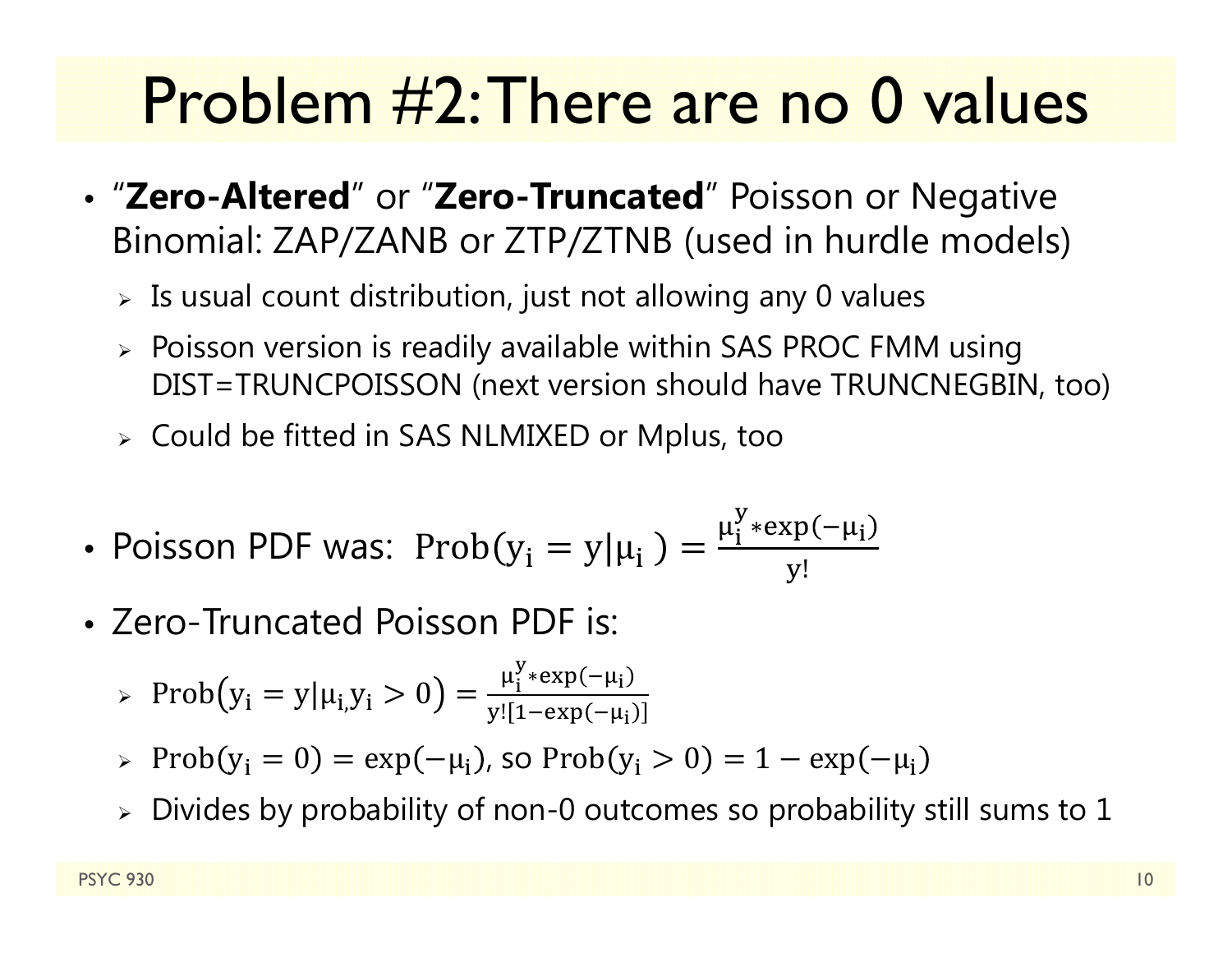## Software for Discrete Outcomes

- There are many choices for modeling not-normal *discrete* outcomes (that include integer values only); most use either an identity or log link
- Single-level, univariate generalized models in SAS:
	- GENMOD: DIST= (and default link): Binomial (Logit), Poisson (Log), Zero-Inflated Poisson (Log), Negative Binomial (Log), Zero-Inflated Negative Binomial (Log)
	- FMM: DIST= (and default link): Binomial (Logit), Poisson (Log), Generalized Poisson (Log), Truncated Poisson (Log), Negative Binomial (Log), Uniform
- Multilevel, multivariate generalized models in SAS through GLIMMIX:
	- Binomial (Logit), Poisson (Log), Negative Binomial (Log)
	- BYOBS, which allows multivariate models by which you specify DV-specific link functions and distributions estimated simultaneously
	- User-defined variance functions for special cases (e.g., generalized Poisson)
- NLMIXED can also be used to fit any user-defined model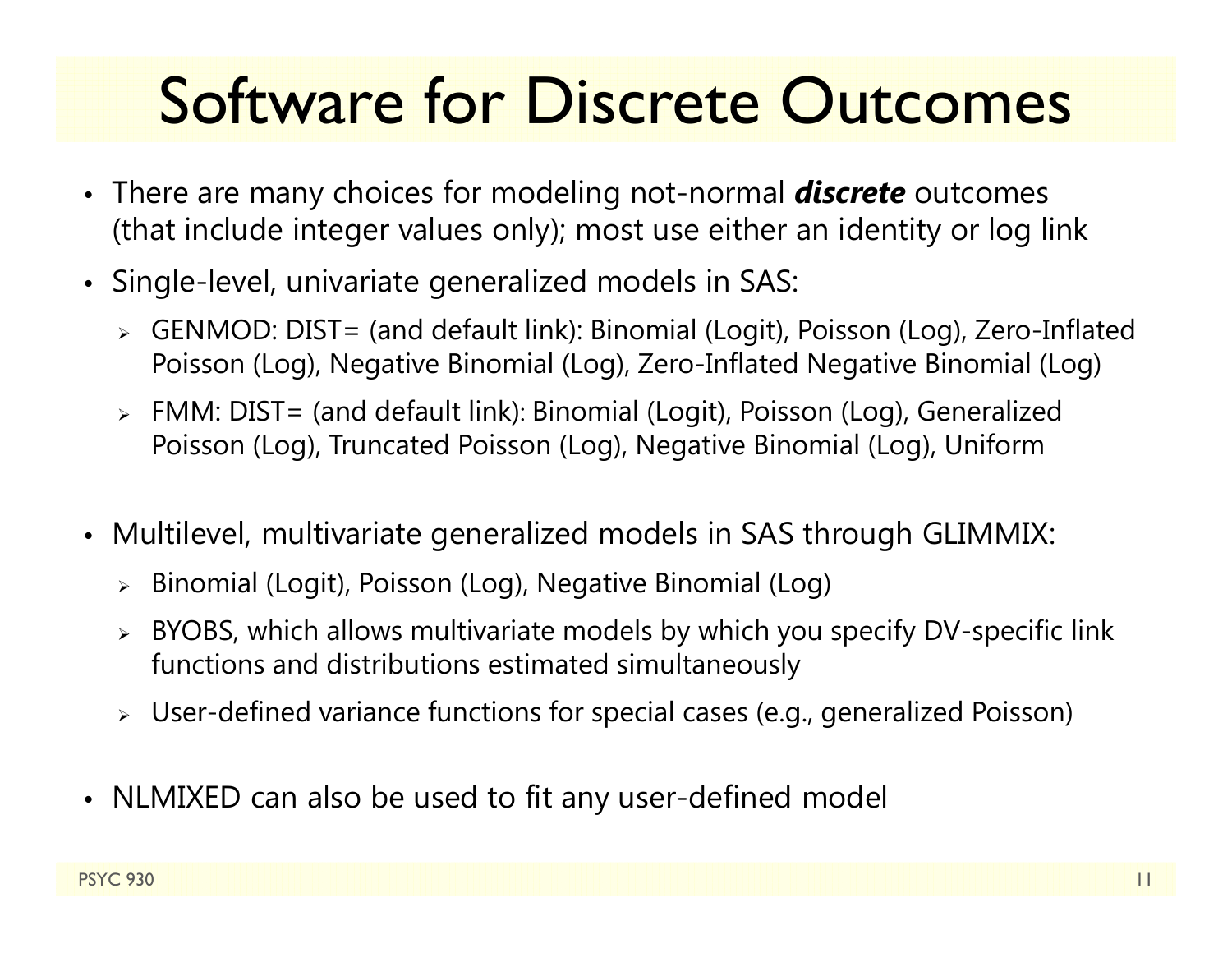### Generalized Models: Part 2

- •• Topics:
	- Models for skewed discrete outcomes
	- **Models for skewed continuous outcomes**
	- Models for zero-inflated discrete or continuous outcomes
	- Complications for generalized multilevel models
		- Multivariate or multilevel data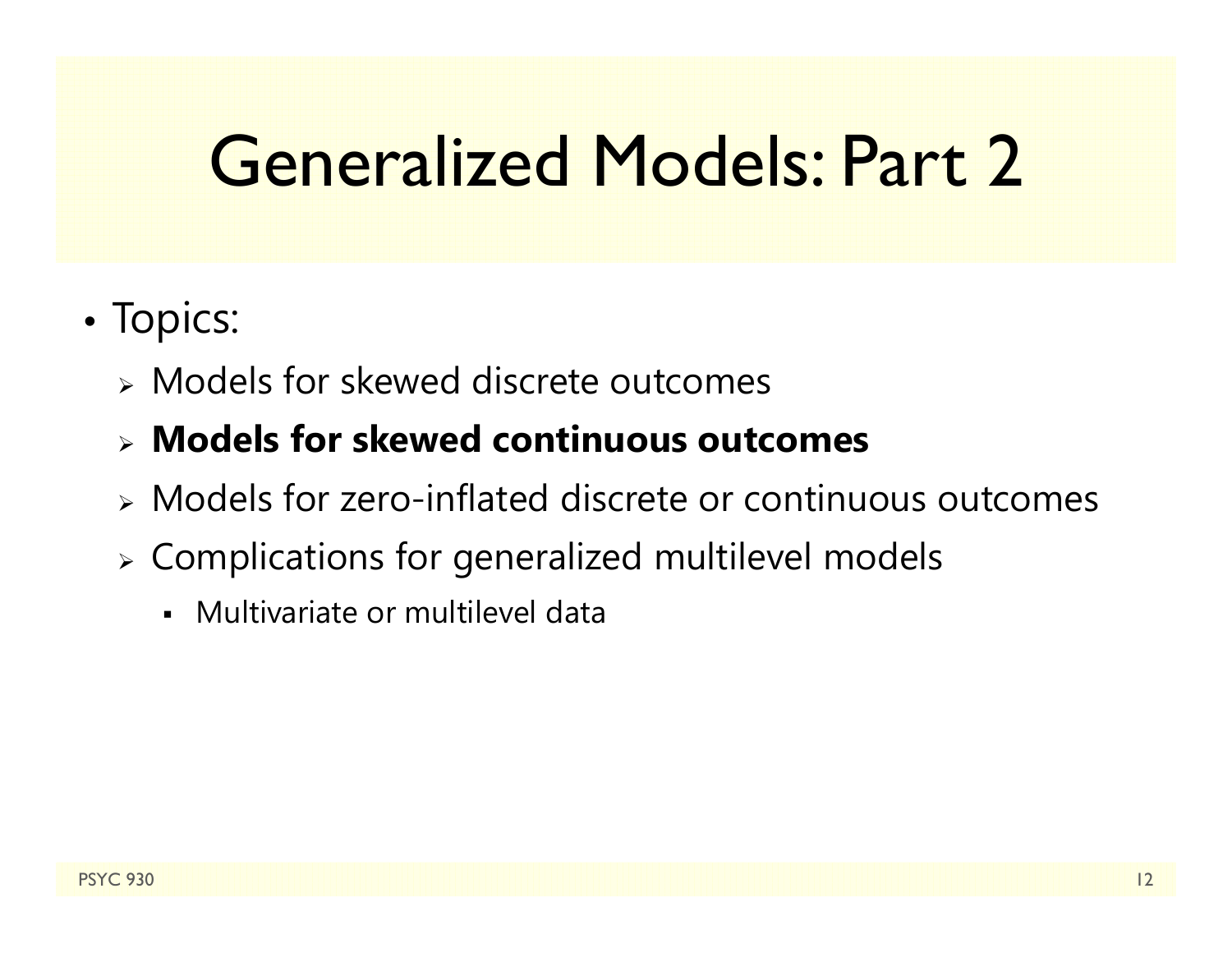### Log-Normal Distribution (Link=Identity)



- $\bullet$  e $\rm _i$ ~LogNormal(0,  $\rm \sigma_e^2$  $\epsilon_{\rm e}^{\rm 2})$   $\rightarrow$  **log** of residuals is normal
	- $\triangleright$  Is same as log-transforming your outcome in this case…
	- $\triangleright$  The log link keeps the predicted values positive, but slopes then have an exponential (not linear) relation with original outcome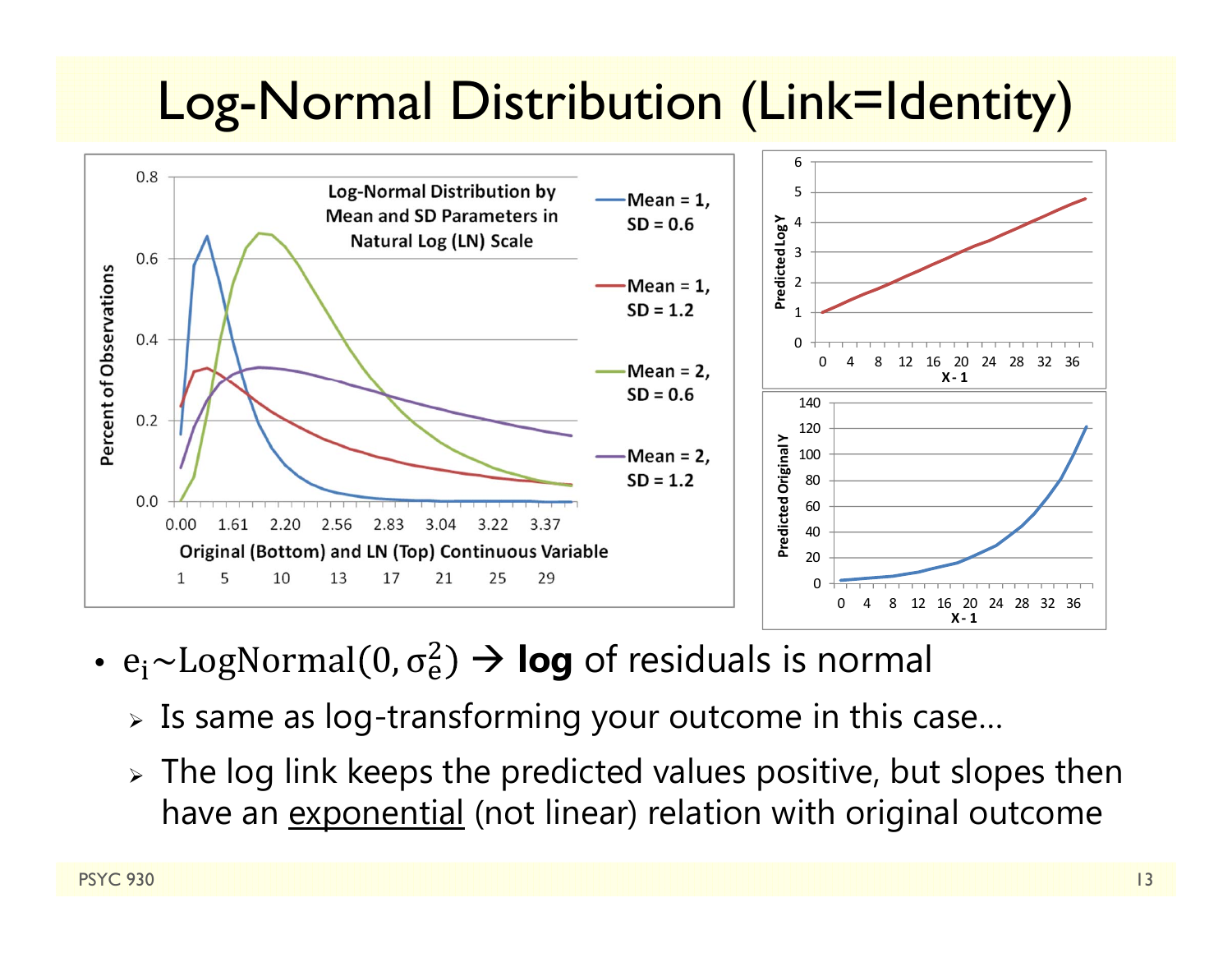### Log-Normal Distribution (Link=Identity)



- GLIMMIX parameterization gives  $\mu$  (= intercept) and  $scale=$ (variance) to convert back into original data as follows:
	- $\triangleright$  Mean(Y) = exp( $\mu$ ) \*  $\sqrt{\exp(scale)}$
	- > Variance(Y) =  $\exp(2\mu) * \exp(\textit{scale}) * [\exp(\textit{scale}) 1]$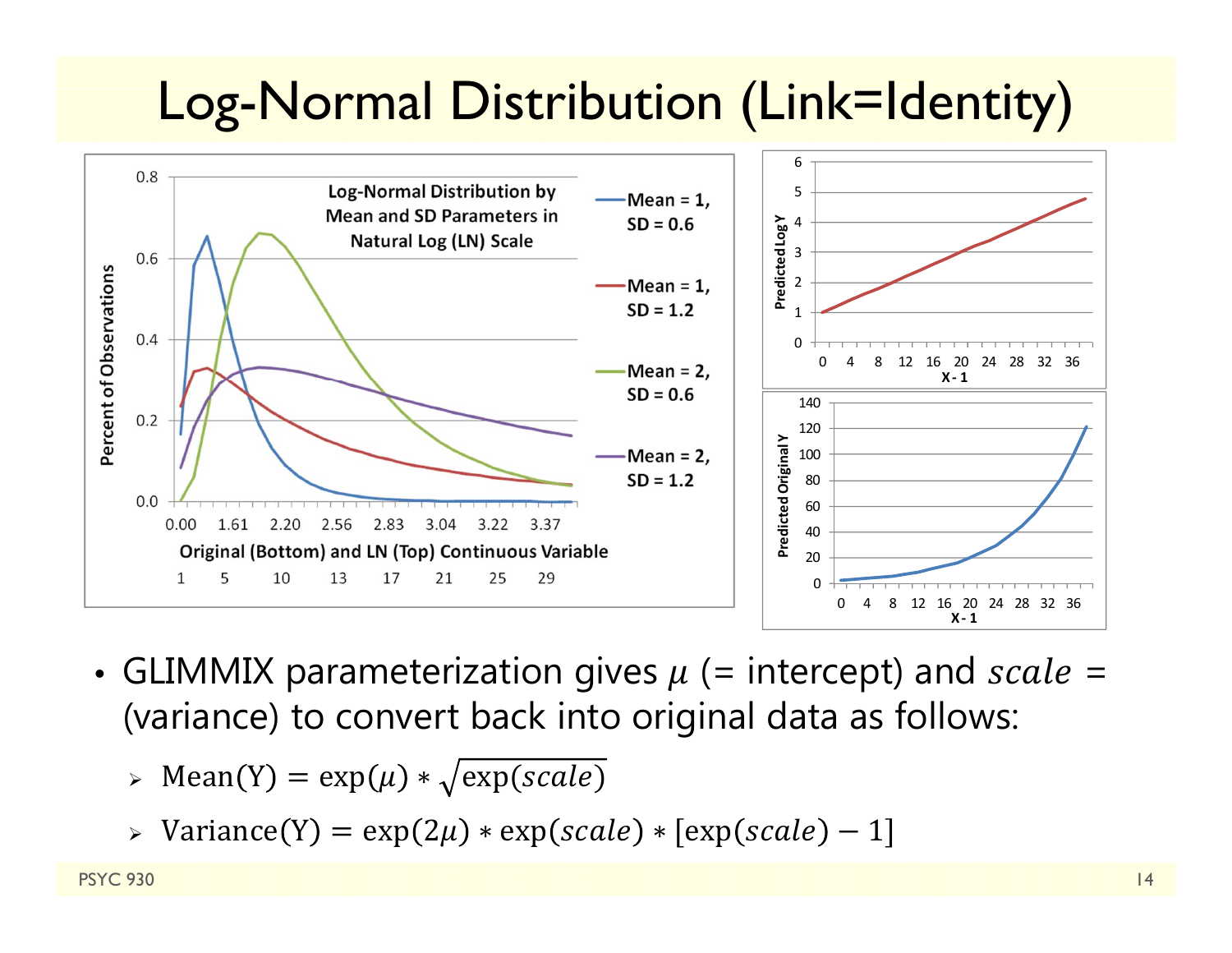### Gamma Response Distribution



- GLIMMIX parameterization with LINK=LOG gives  $\mu$  (= intercept) and  $scale = (dispersion)$  to convert into original data as follows:
	- $\triangleright$  Mean(Y) = exp( $\mu) \approx$  (shape\*scale)
	- $\triangleright$  Variance(Y) = exp( $\mu$ )<sup>2</sup>  $\ast$  *dispersion*  $\approx$  (shape  $\ast$  scale<sup>2</sup>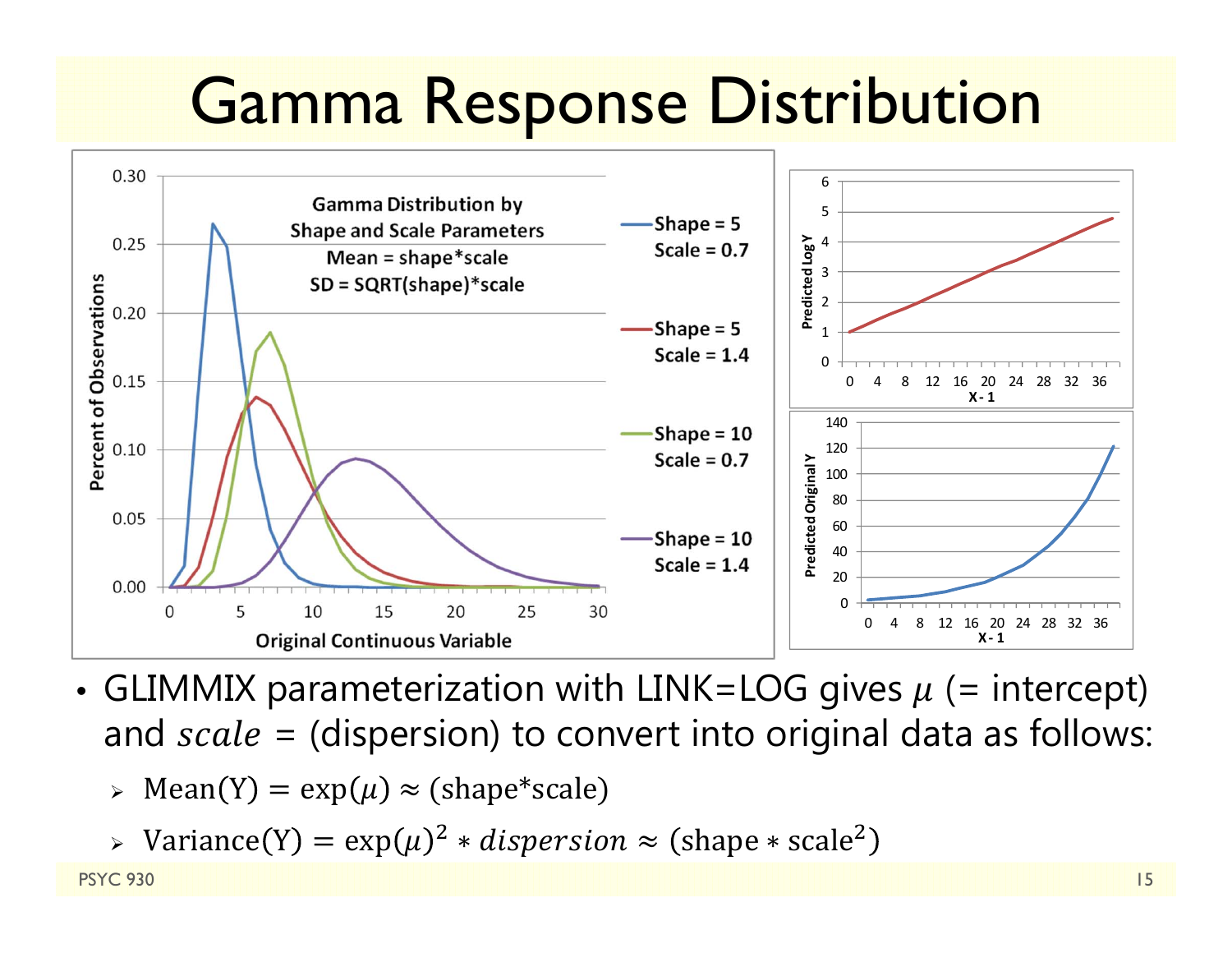# Software for Continuous Outcomes

- There are many choices for modeling not-normal *continuous* outcomes (that can include non-integer values); most use either an identity or log link
- Single-level, univariate generalized models in SAS:
	- GENMOD: DIST= (and default link): Gamma (Inverse), Geometric (Log), Inverse Gaussian (Inverse 2), Normal (Identity)
	- FMM: DIST= (and default link): Beta (Logit), Betabinomial (Logit), Exponential (Log), Gamma (Log), Normal (Identity), Geometric (Log), Inverse Gaussian (Inverse 2), LogNormal (Identity), TCentral (Identity), Weibull (Log)
- Multilevel or multivariate generalized models in SAS through GLIMMIX:
	- Beta (Logit), Exponential (Log), Gamma (Log), Geometric (Log), Inverse Gaussian (Inverse 2), Normal (Identity), LogNormal (Identity), TCentral (Identity)
	- BYOBS, which allows multivariate models by which you specify DV-specific link functions and distributions estimated simultaneously (e.g., two-part)
- NLMIXED can also be used to fit any user-defined model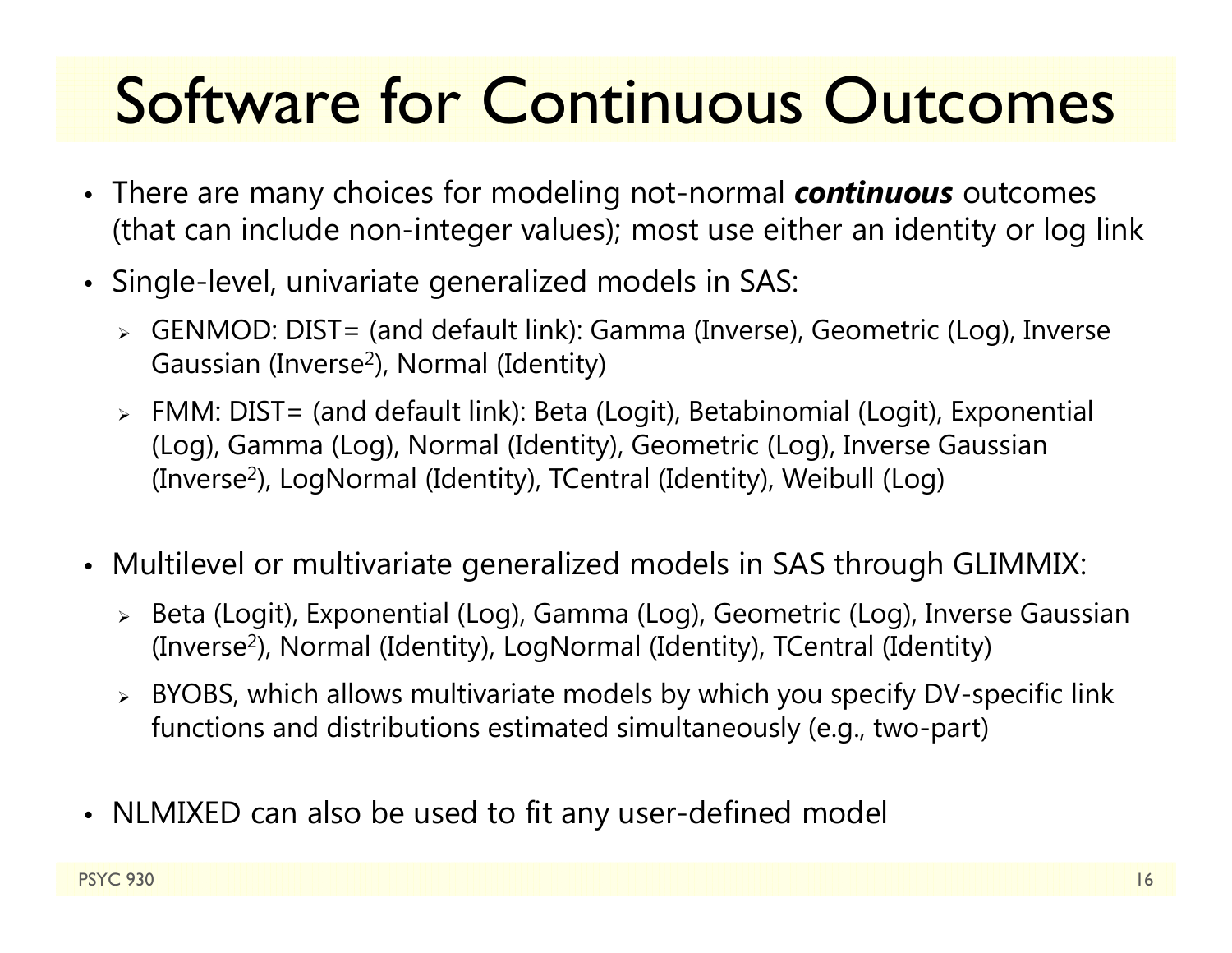### Generalized Models: Part 2

- •• Topics:
	- Models for skewed discrete outcomes
	- Models for skewed continuous outcomes
	- **Models for zero-inflated discrete or continuous outcomes**
	- $\triangleright$  Complications for generalized multilevel models
		- Multivariate or multilevel data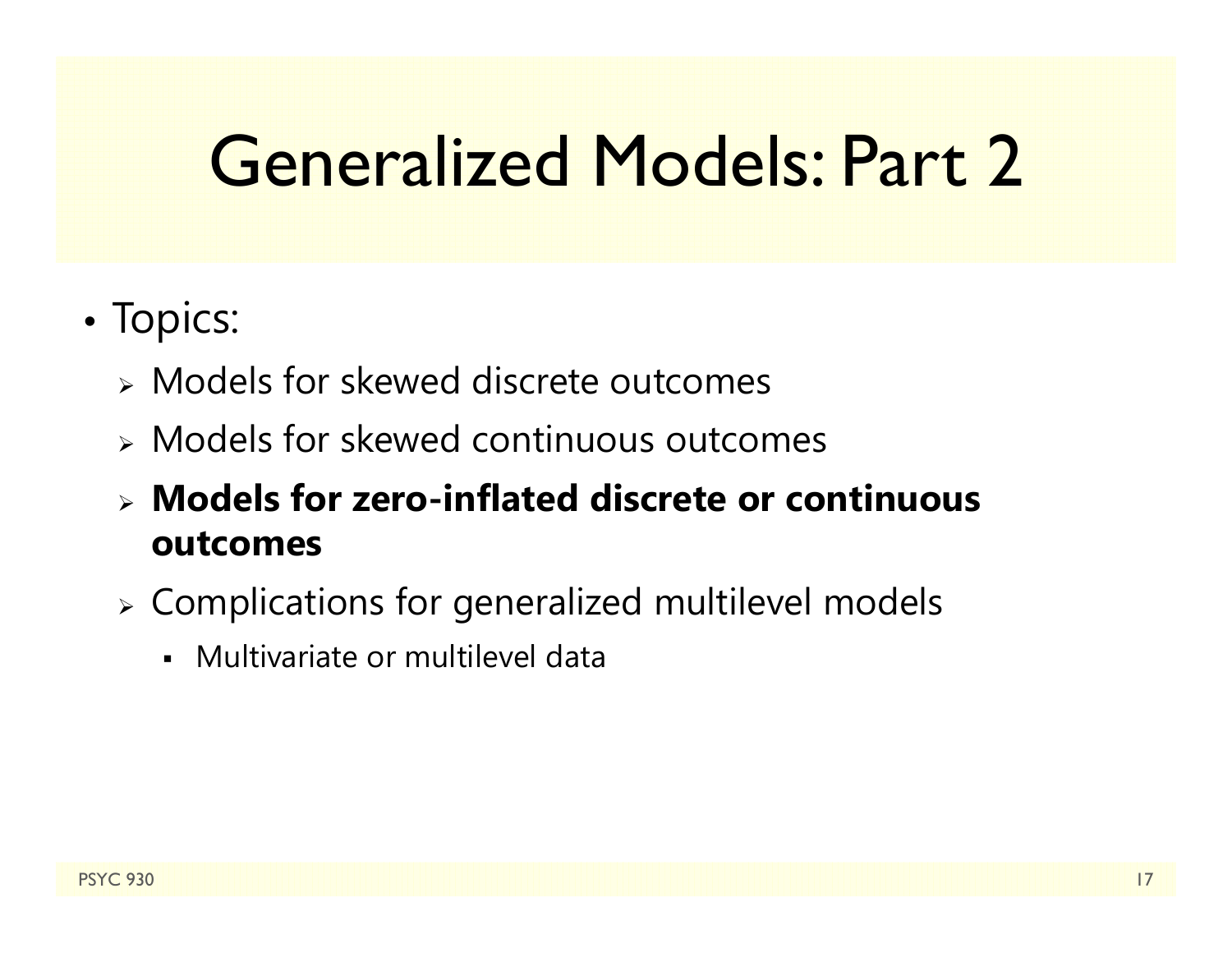### Modeling Not-Normal Outcomes

- • Previously we examined models for skewed distributions
	- Discrete: Poisson, Generalized Poisson, Negative Binomial (NB)
	- Continuous: Log-Normal, Gamma (also Beta from Part 1)
- Now we will see additions to these models when the outcome also has a pile of 0's: Model becomes **If 0** and **How Much**
	- $\triangleright$  These models will differ in how they define the "If 0" part
	- Discrete: Zero-Inflated Poisson or NB, Hurdle Poisson or NB
	- Continuous: Two-Part (with normal or lognormal for how much)
	- $\blacktriangleright$  Many of these can be estimated directly in Mplus or SAS GLIMMIX, but some will need to be programed in SAS GLIMMIX or NLMIXED
	- More options for single-level data in SAS PROC FMM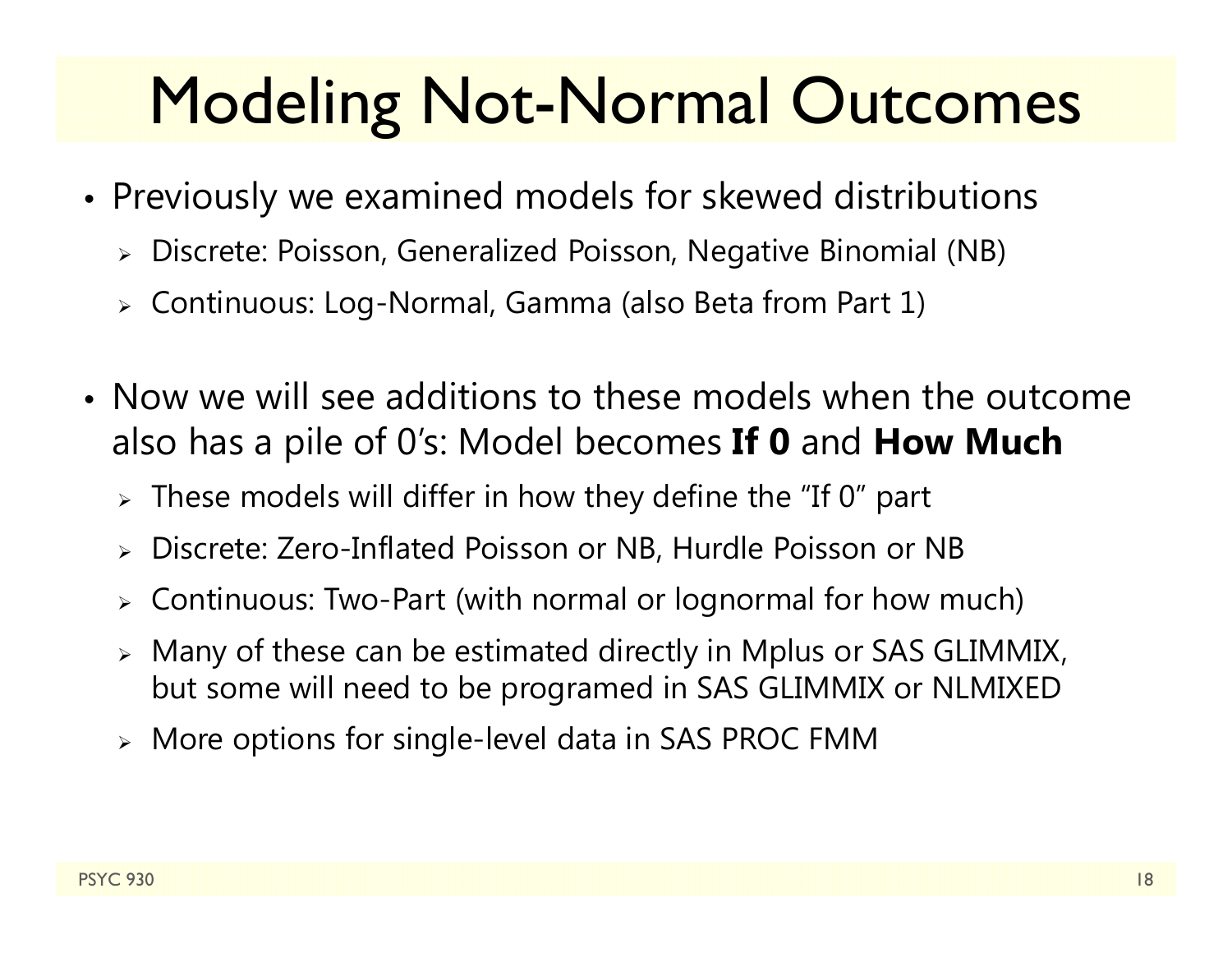### Problem #3: Too many 0 values, Option #1

- "**Zero-Inflated**" Poisson (DIST=ZIP) or Negative Binomial (DIST=ZINB); available within SAS PROC GENMOD (and Mplus)
	- Distinguishes **two kinds of 0 values**: **expected** and **inflated** ("structural") through a mixture of distributions (Bernoulli + Poisson/NB)
	- Creates two submodels to predict "if *extra* 0" and "if not, how much"?
		- Does not readily map onto most hypotheses (in my opinion)
		- But a ZIP example would look like this… (ZINB would add *k* dispersion, too)
- Submodel 1: Logit(y<sub>i</sub> = extra 0) =  $\beta_{01} + \beta_{11}X_i + \beta_{21}Z_i$ 
	- > Predict being an <u>extra 0 using Link = Log</u>it, Distribution = Bernoulli
	- $\triangleright\;$  Don't have to specify predictors for this part, can simply allow an intercept (but need ZEROMODEL option to include predictors in SAS GENMOD)
- Submodel 2: Log $(\mathrm{E}(\mathrm{y}_{\mathrm{i}}))=\beta_{02}+\beta_{12}\mathrm{X}_{\mathrm{i}}+\beta_{22}\mathrm{Z}_{\mathrm{i}}$ 
	- $\triangleright$  Predict rest of counts (including 0's) using Link = Log, Distribution = Poisson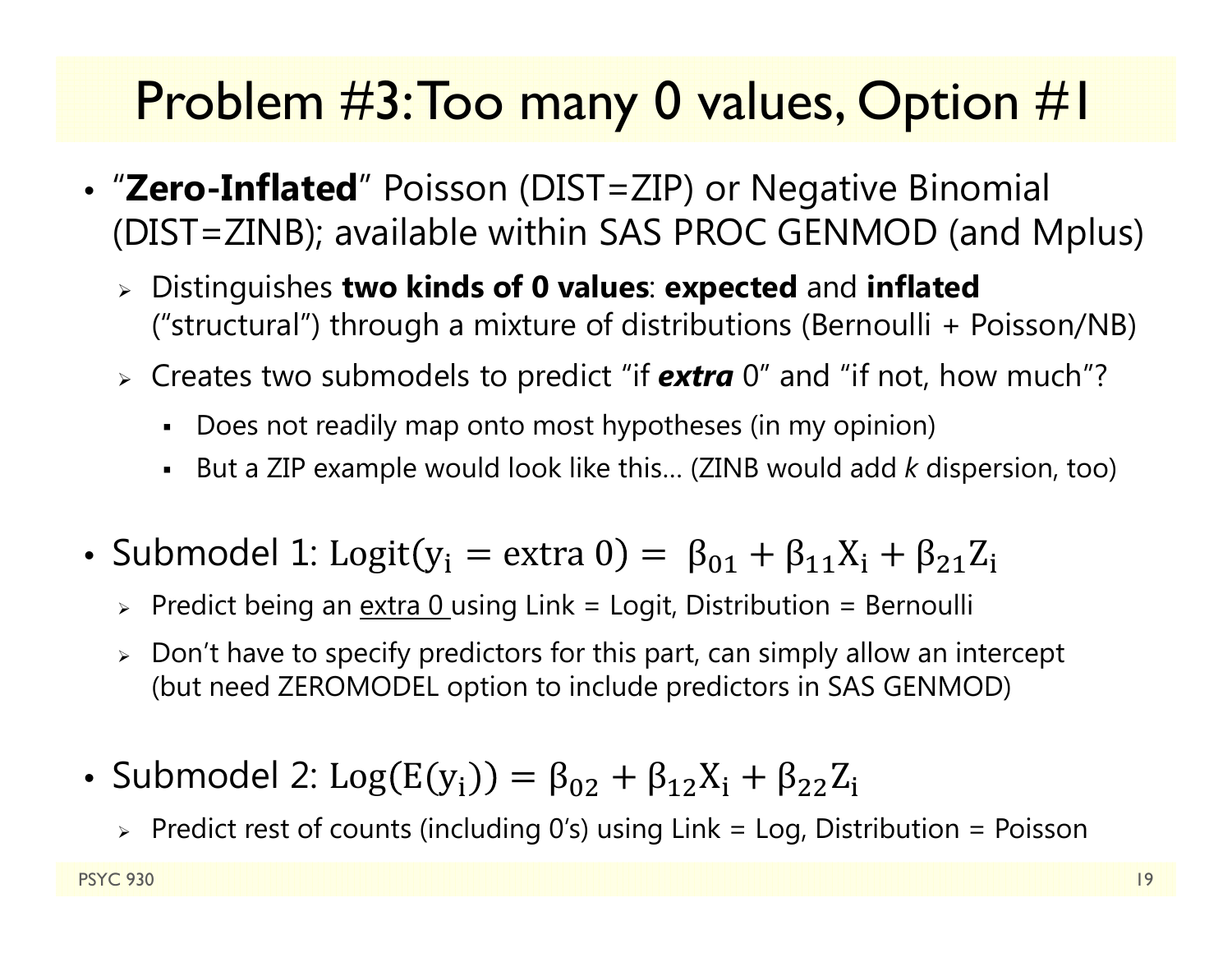### Example of Zero-Inflated Outcomes



Figure 1. Histogram of Marital Status Inventory with predicted probabilities from regressions.  $NB$  = negative binomial;  $ZIP$  = zero-inflated Poisson;  $ZINB$  = zero-inflated negative binomial.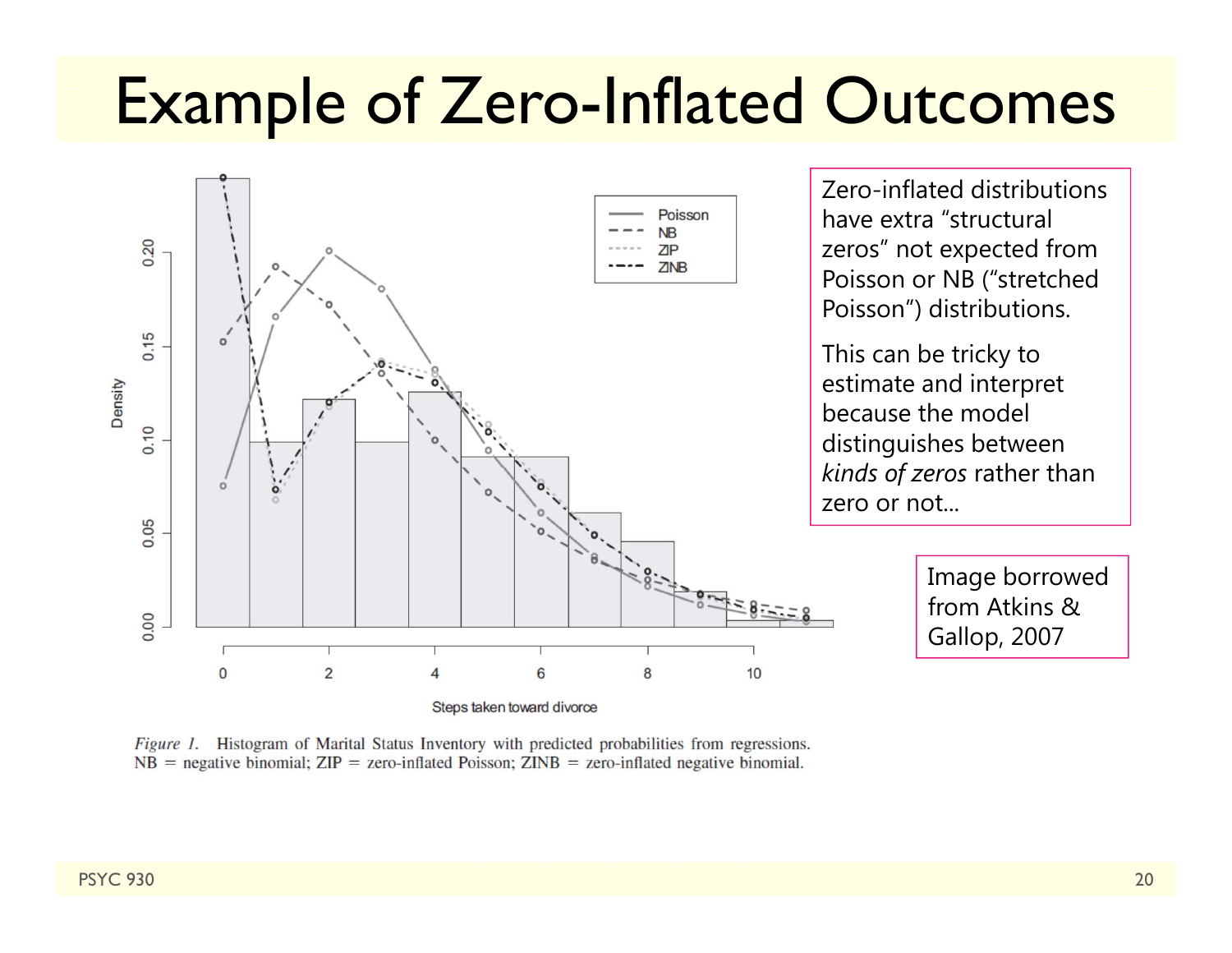#### Problem #3: Too many 0 values, Option #1

- • The Zero-Inflated models get put back together as follows:
	- $\triangleright$   $\omega_i$  is the predicted probability of being an extra 0, from:  $\omega_{\rm i} =$  $\exp[\text{Logit}(y_i = \text{extra}\ 0$  $1+\exp[\text{Logit}(y_{\text{i}}=\text{extra 0}$
	- $\triangleright$   $\mu_i$  is the predicted count for the rest of the distribution, from:  $\mu_{\rm i} = \exp[\text{Log}( \mathrm{y}_{\rm i})]$
	- $\triangleright$  ZIP: Mean (original y<sub>i</sub>) =  $(1 \omega_i)\mu_i$
	- $\triangleright$  ZIP: Variance (original  $y_i$ ) =  $\mu_i + \frac{\omega_i}{\sqrt{1-\omega_i}}$  $1-\omega_{\rm i}$  $\mu_{\tilde{\text{i}}}$  $\overline{2}$
	- $>$  ZINB: Mean (original  $\rm y_i)=(1-\omega_i)\mu_i$
	- > ZINB: Variance (original y<sub>i</sub>) = μ<sub>i</sub> +  $\frac{\omega_i}{\sqrt{1-\omega_i}}$  $1-\omega_{\rm i}$ ╅  $\bf k$  $1-\omega_{\rm i}$  $\mu_{\rm i}$  $\overline{2}$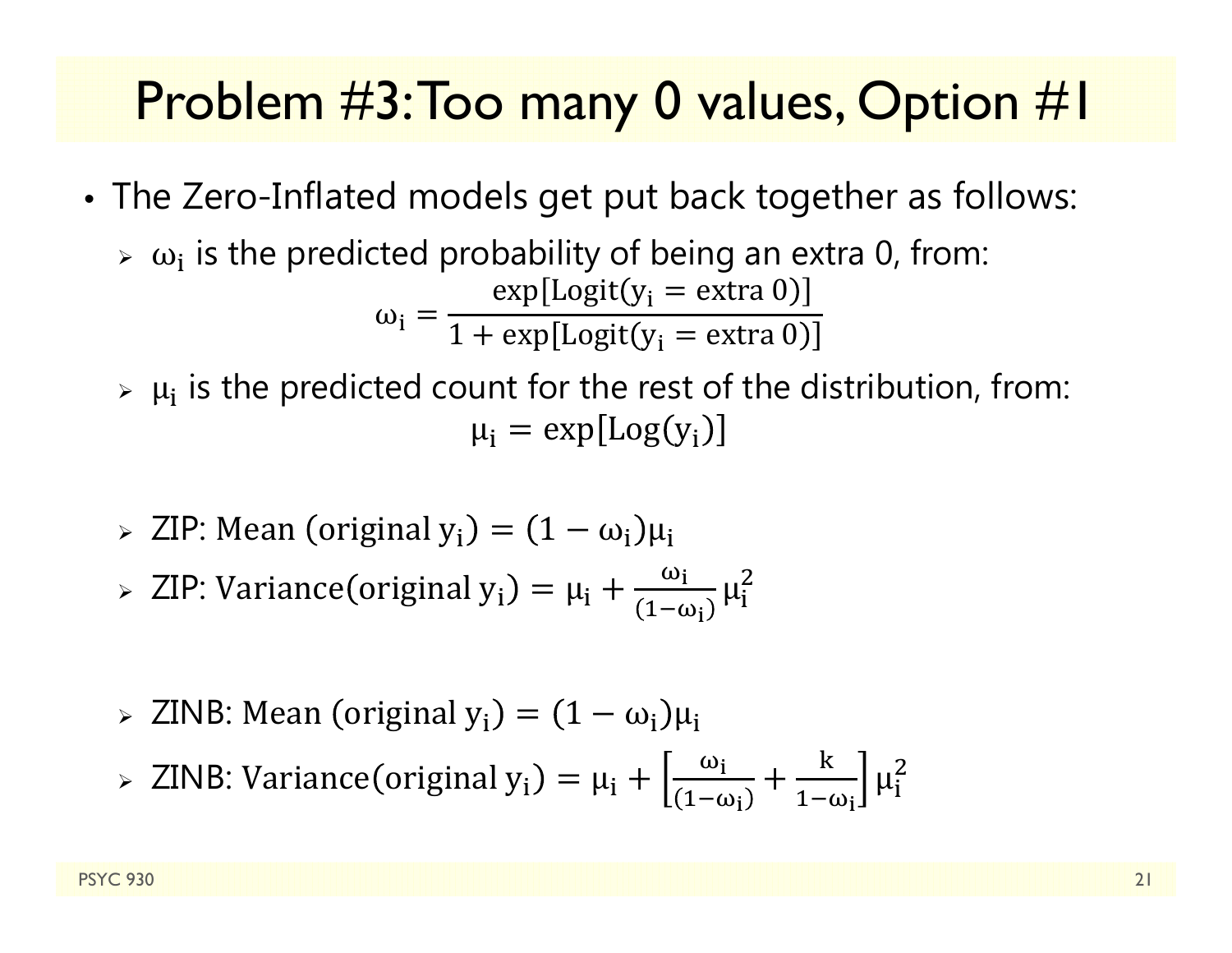### Problem #3: Too many 0 values, Option #2

- "**Hurdle**" models for Poisson or Negative Binomial
	- PH or NBH: Explicitly **separates 0 from non-0 values** through a mixture of distributions (Bernoulli + Zero-Altered Poisson/NB)
	- $\triangleright$  Creates two submodels to predict "if any 0" and "if not 0, how much"?
		- Easier to think about in terms of prediction (in my opinion)
- Submodel 1: Logit(y<sub>i</sub> = 0) =  $\beta_{01} + \beta_{11}X_i + \beta_{21}Z_i$ 
	- > Predict being <u>any 0</u> using Link = Logit, Distribution = Bernoulli
	- $\triangleright\;$  Don't have to specify predictors for this part, can simply allow it to exist
- Submodel 2: Log $(\mathrm{E}(\mathrm{y}_{\mathrm{i}}))>0)=\beta_{02}+\beta_{12}\mathrm{X}_{\mathrm{i}}+\beta_{22}\mathrm{Z}_{\mathrm{i}}$ 
	- $\triangleright$  Predict rest of positive counts using Link = Log, Distribution = ZAP or ZANB
- These models are not readily available in SAS, but NBH is in Mplus
	- Could be fit in SAS NLMIXED (as could ZIP/ZINB)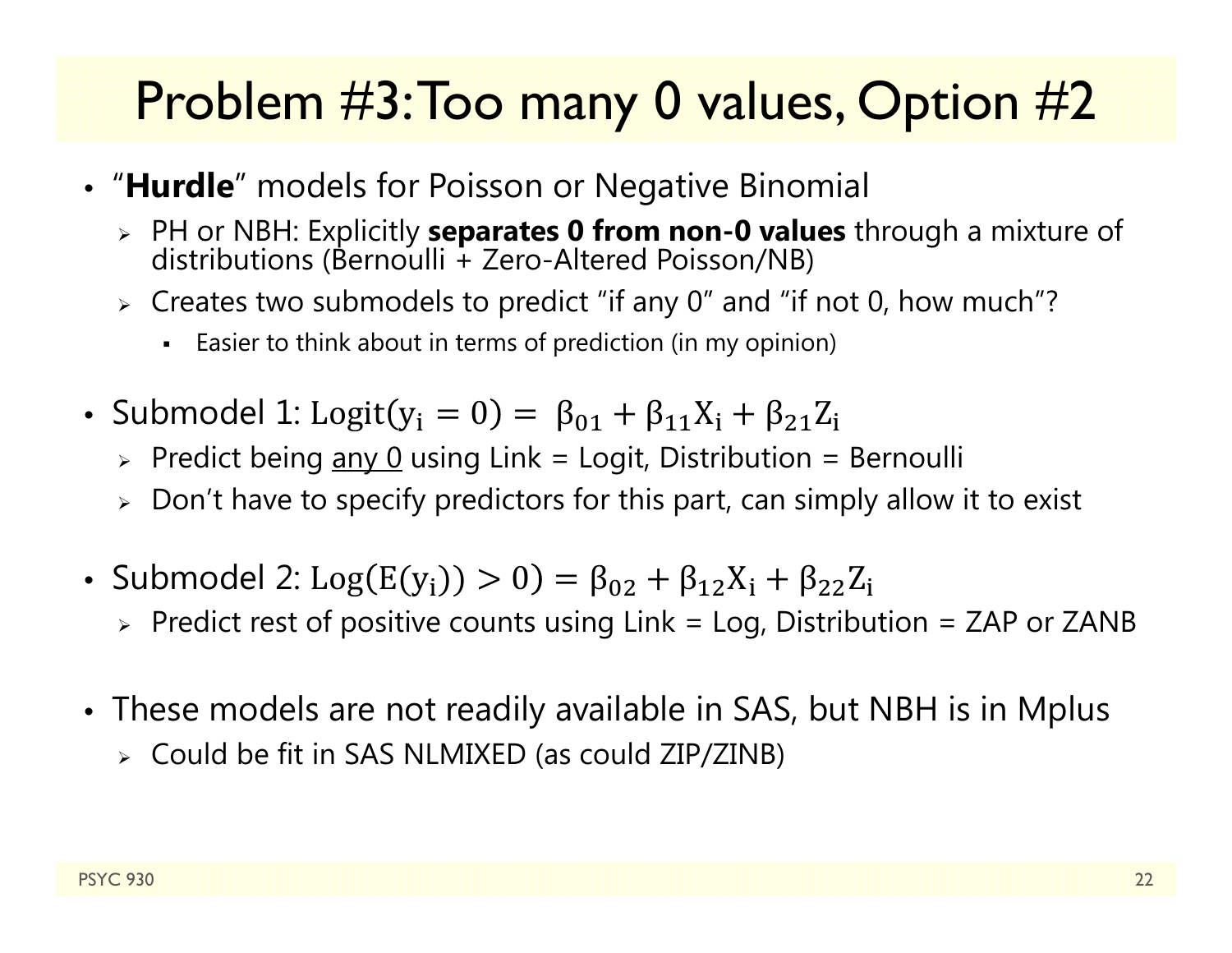#### Two-Part Models for Continuous Outcomes

- A two-part model is an analog to hurdle models for zero-inflated count<br>outcomes (and could be used with count outcomes, too)
	- Explicitly **separates 0 from non-0 values** through a mixture of distributions (Bernoulli + Normal or LogNormal)
	- $\triangleright$  Creates two submodels to predict "if not 0" and "if not 0, how much"?
		- Easier to think about in terms of prediction (in my opinion)
- Submodel 1: Logit(y $_{\rm i}>0)=\ \beta_{01}+\beta_{11} \mathrm{X}_{\rm i}+\beta_{21} \mathrm{Z}_{\rm i}$ 
	- > Predict being <u>any 0</u> using Link = Logit, Distribution = Bernoulli
	- $\triangleright$  Usually do specify predictors for this part
- Submodel 2:  $(y_i|y_i > 0) = \beta_{02} + \beta_{11}X_i + \beta_{21}Z_i$ 
	- Predict rest of positive amount using Link = Identity, Distribution = Normal or Log-Normal (often rest of distribution is skewed, so log works better)
- Two-part is not readily available in SAS, but is in Mplus
	- Can be estimated as a multivariate model in SAS GLIMMIX or NLMIXED
	- Is related to "tobit" models for censored outcomes (for floor/ceiling effects)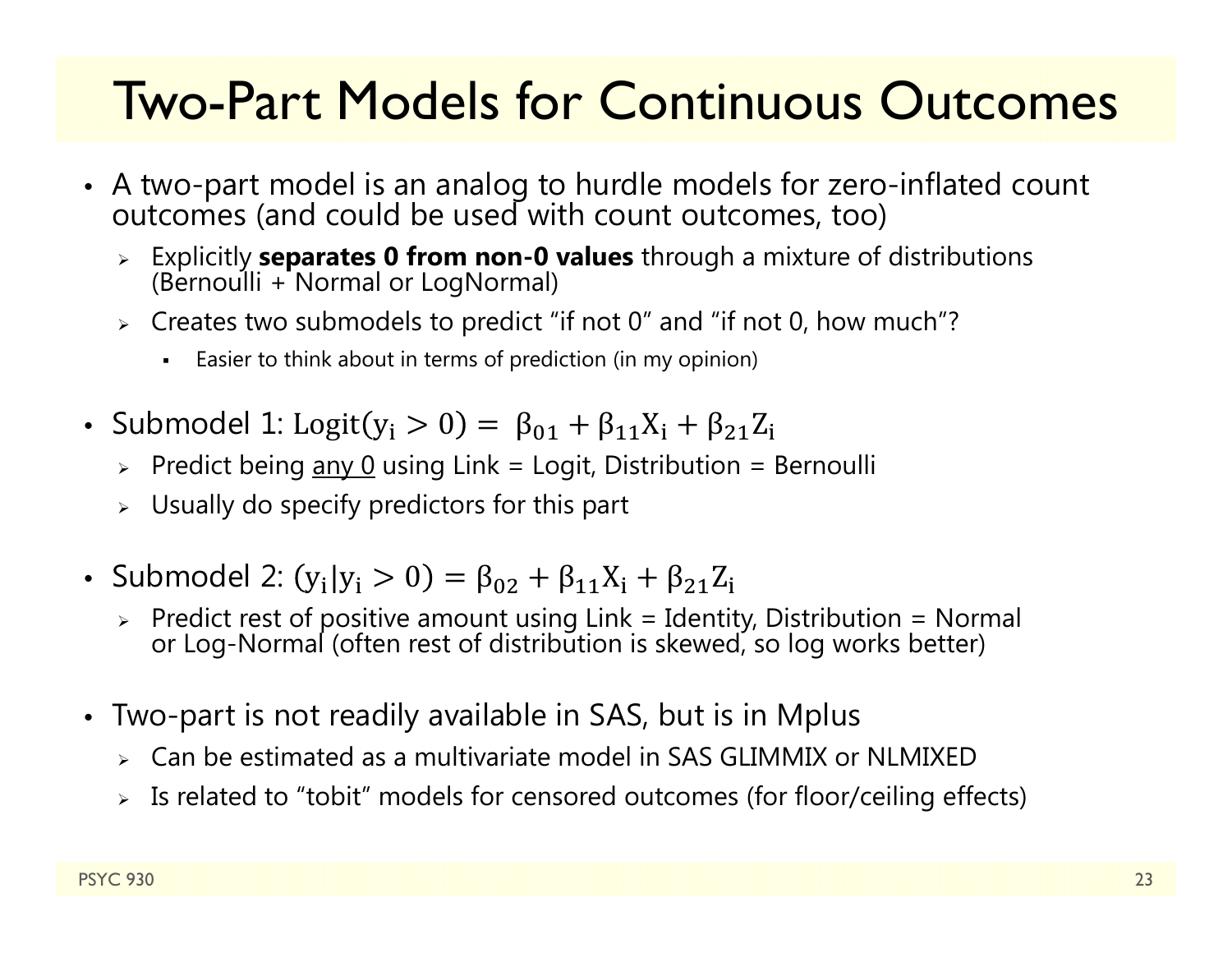# Pile of 0's Taxonomy

- What kind of **amount** do you want to predict?
	- $\triangleright$  Discrete: Count  $\rightarrow$  Poisson, Stretchy Count  $\rightarrow$  Negative Binomial
	- Continuous: Normal, Log-Normal, Gamma
- What kind of **If 0** do you want to predict?
	- Discrete: Extra 0 beyond predicted by amount?  $\rightarrow$  Zero-inflated Poisson or Zero-inflated Negative Binomial
	- Discrete: Any 0 at all?
		- $\rightarrow$  Hurdle Poisson or Hurdle Negative Binomial
	- Continuous: Any 0 at all?
		- $\rightarrow$  Two-Part with Continuous Amount (see above)
	- $\triangleright$  Note: Given the same amount distribution, these alternative ways of predicting 0 will result in the same empty model fit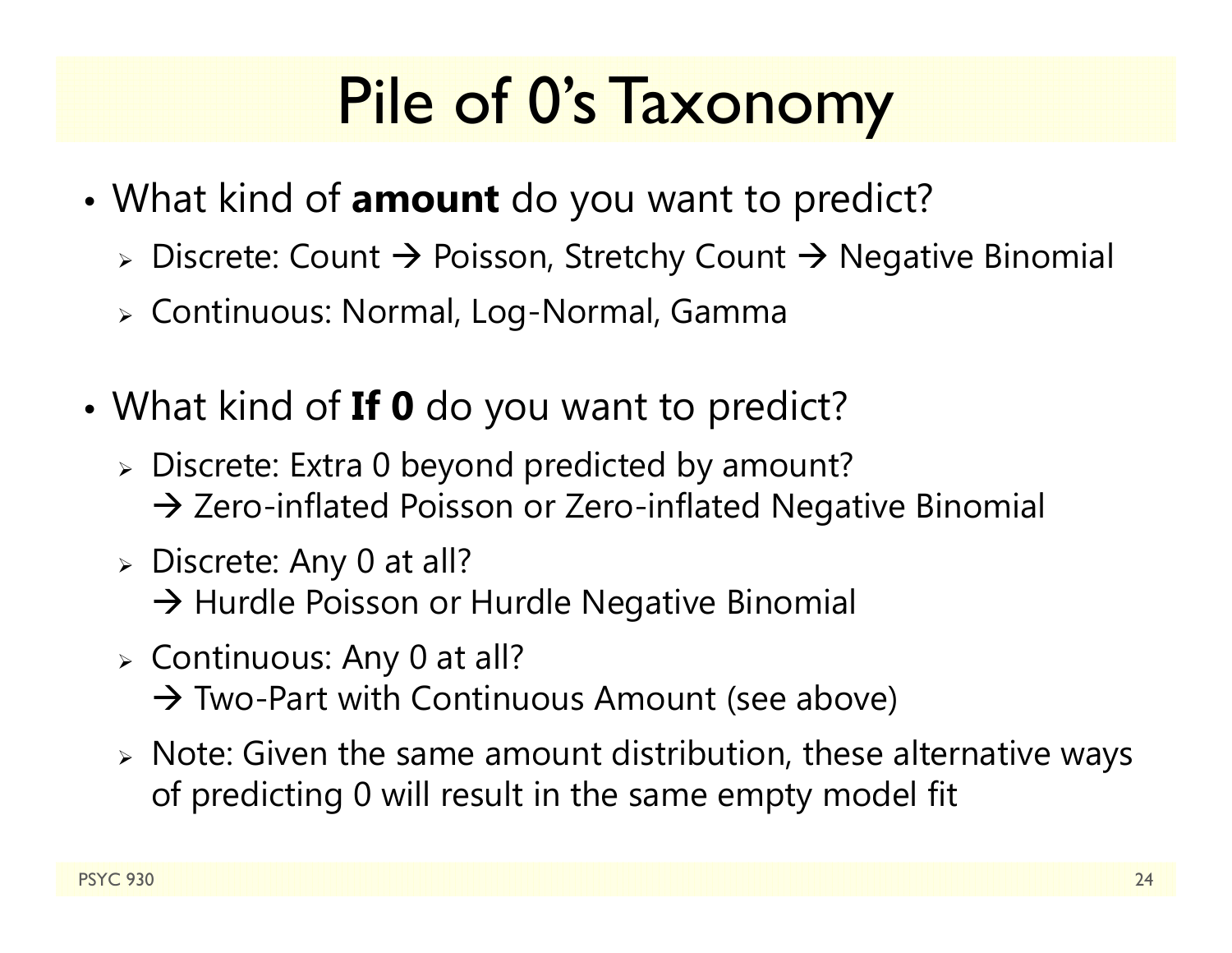# Comparing Generalized Models

- Whether or not a dispersion parameter is needed (to distinguish Poisson and NB) can be answered via a likelihood ratio test
	- $\triangleright\;$  For the most fair comparison, keep the linear predictor model the same
- Whether or not a zero-inflation model is needed should, in theory, also be answerable via a likelihood ratio test…
	- $\triangleright$  But people disagree about this
	- $\triangleright$  Problem? Zero-inflation probability can't be negative, so is bounded at 0
	- Other tests have been proposed (e.g., Vuong test—see SAS macro online)
	- $\triangleright$   $\,$  Can always check AIC and BIC (smaller is better)
- In general, models with the same distribution and different links can be compared via AIC and BIC, but one cannot use AIC and BIC to compare across alternative distributions (e.g., normal or not?)
	- $\triangleright$  Log-Likelihoods are not on the same scale due to using different PDFs
	- > You can compute predicted values under different models to see how reasonably they approximate the data for some unofficial guidance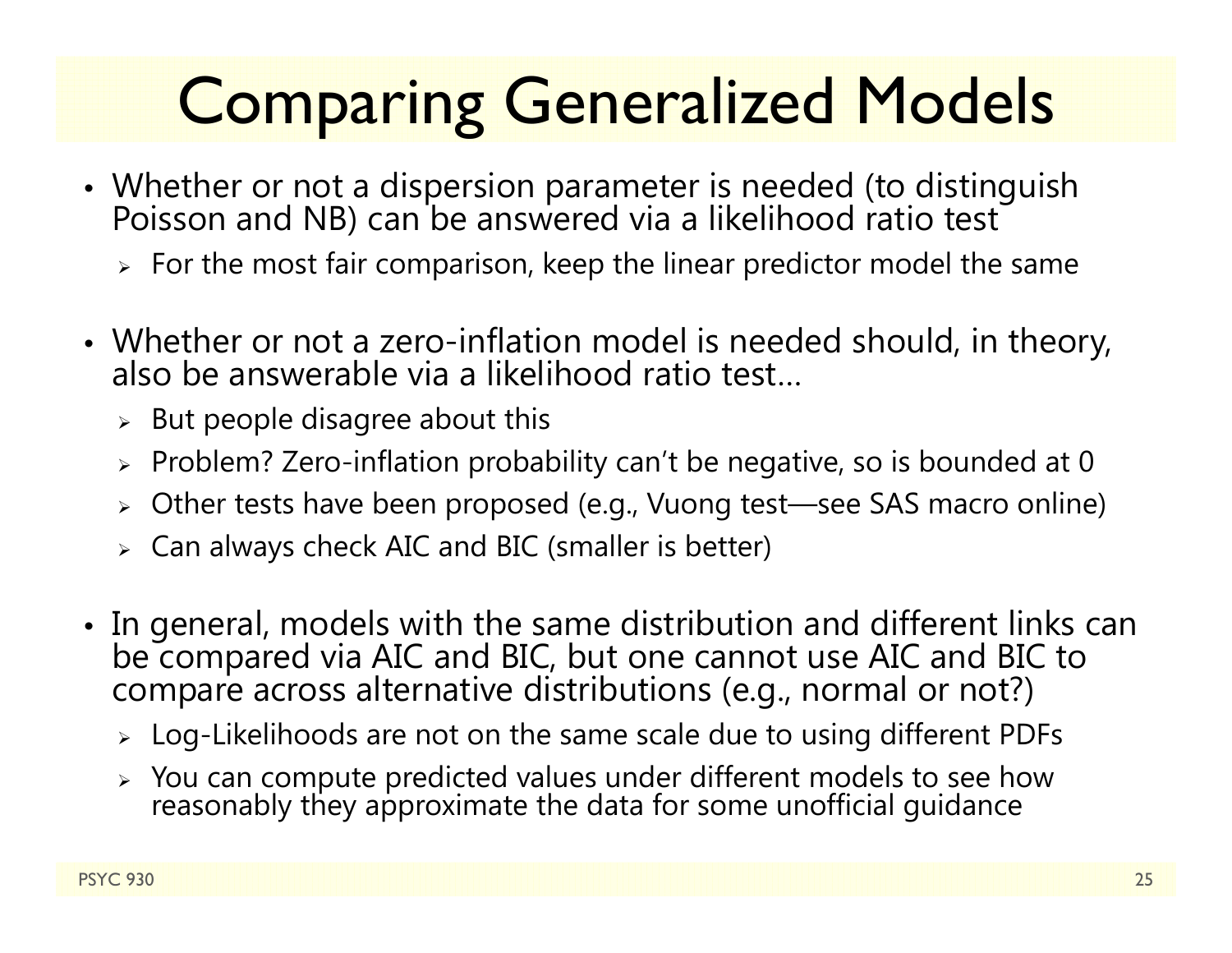### Generalized Models: Part 2

- •• Topics:
	- Models for skewed discrete outcomes
	- Models for skewed continuous outcomes
	- Models for zero-inflated discrete or continuous outcomes
	- **Complications for generalized multilevel models**
		- **Multivariate or multilevel data**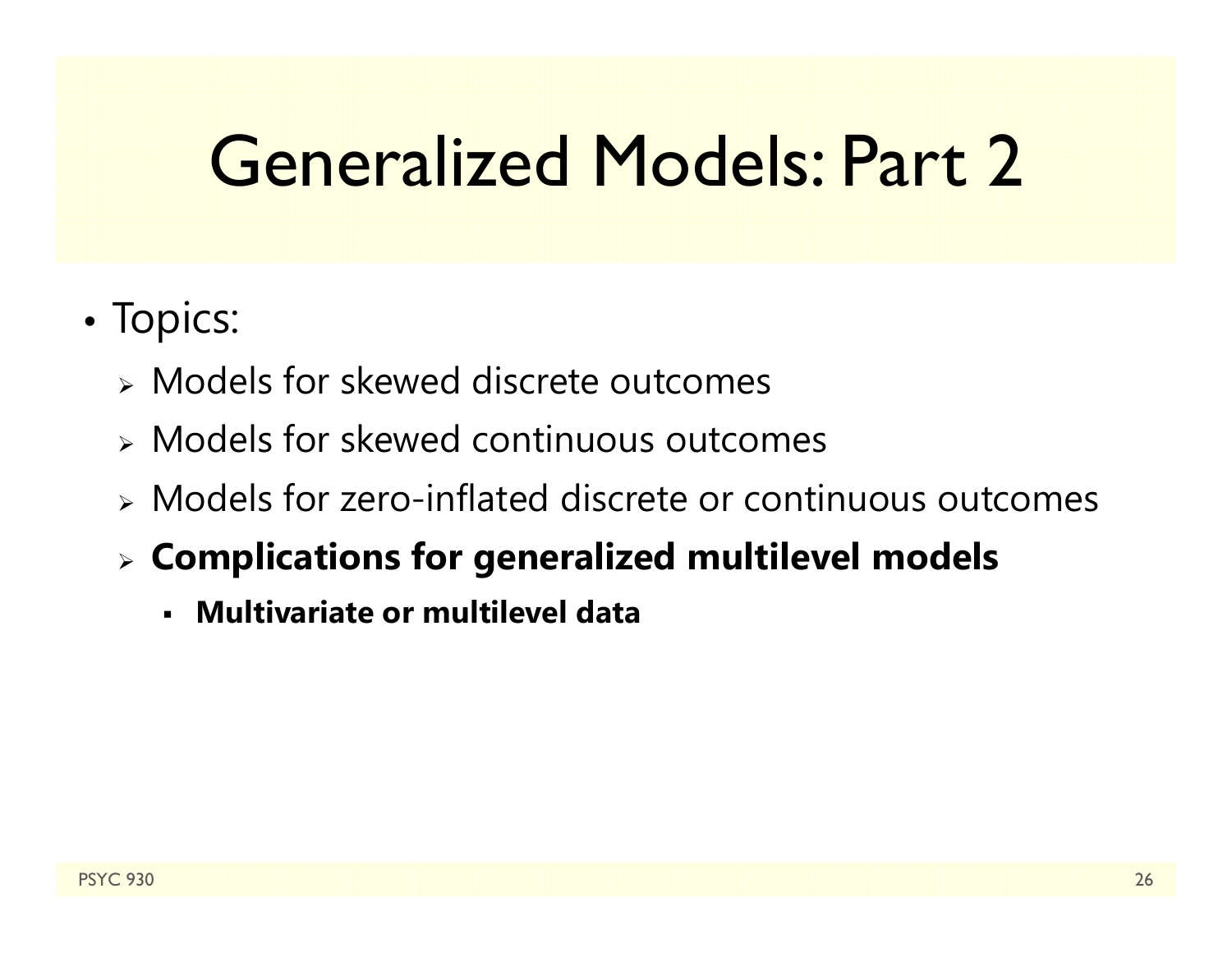# Multivariate Data in PROC GLIMMIX

- • Multivariate models can be fitted in PROC GLIMMIX using stacked data, same as in MIXED… first, the bad news:
	- There is no **R** matrix in true ML, only **G**, and **V** can't be printed, either, which sometimes makes it hard to tell what structure is being predicted
	- $\triangleright$  There is no easy way to allow different scale factors given the same link and distribution across multivariate outcomes (as far as I know)
	- $\triangleright$  This means that a random intercept can be included to create constant covariance across outcomes, but that any differential variance (scale) or covariance must be included via RANDOM statement as well (to go in **G**)
- Now, the good news:
	- $\triangleright$  It allows different links and distributions across outcomes using LINK=BYOBS and DIST=BYOBS (Save new variables called "link" and "dist" to your data to tell GLIMMIX what to use per outcome)
	- It will do − 2 ∆LL tests for you using the COVTEST option! (not in MIXED)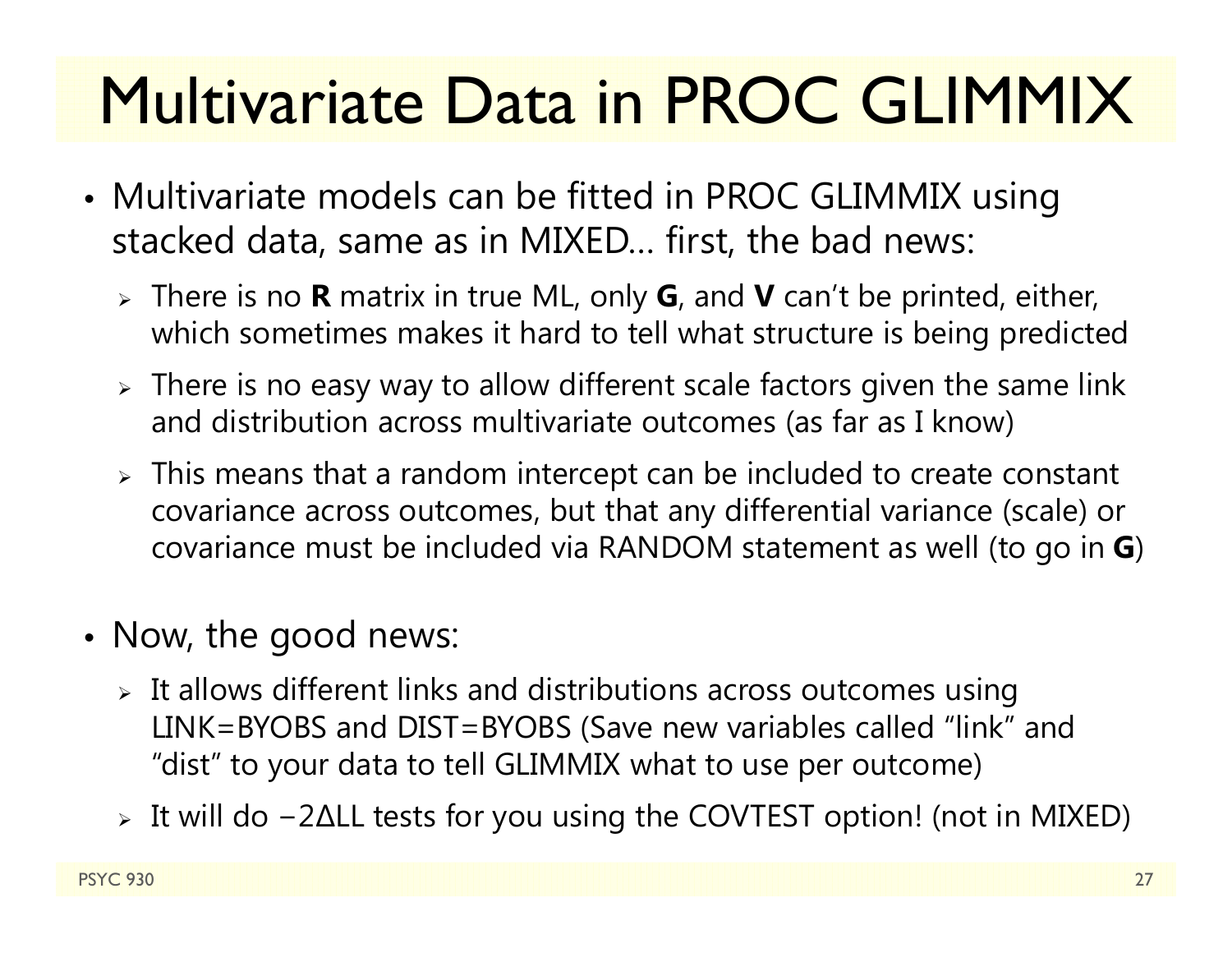### From Single-Level to Multilevel…

- Multilevel generalized models have the same 3 parts as single-level generalized models:
	- $\triangleright$  Link function transforms bounded DV into unbounded conditional mean
	- $\triangleright$  Linear model that directly predicts link-transformed conditional mean
	- Alternative distribution of level-1 residuals used (e.g., Bernoulli)
- • But in adding random effects (i.e., additional piles of variance) to address dependency in longitudinal or multivariate data:
	- Piles of variance are ADDED TO, not EXTRACTED FROM, the original residual variance pile when it is fixed to a known value (e.g., 3.29), which causes the model coefficients to change scale across models
	- ML estimation is way more difficult because normal random effects + not-normal residuals does not have a known distribution like MVN
	- $\triangleright\;$  No such thing as REML for generalized multilevel models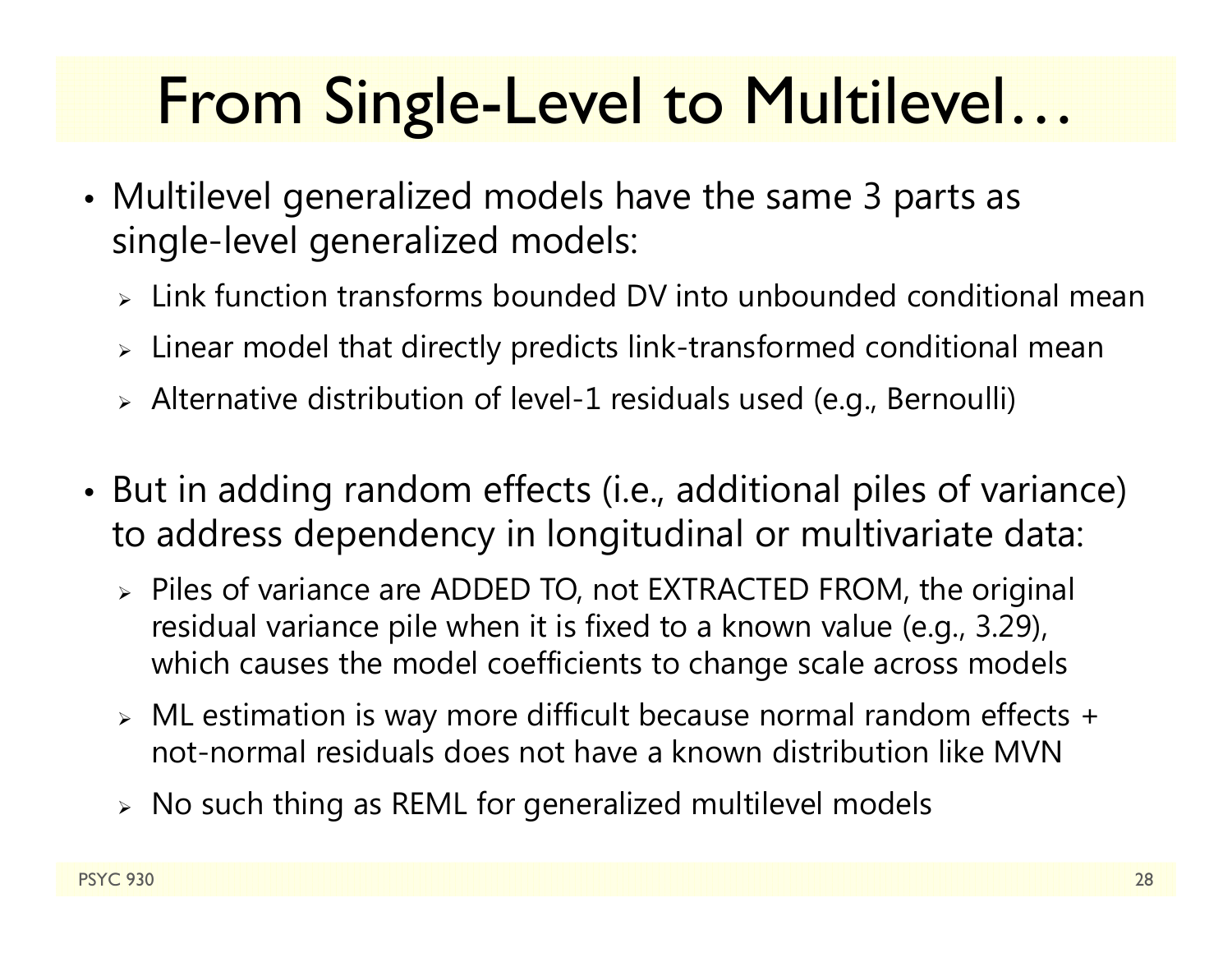#### Empty Multilevel Model for Binary Outcomes

- Level 1: • Level 1:  $Logit(y_{ti}) = \beta_{0i}$
- **Level 2: β0i <sup>=</sup> γ00 <sup>+</sup> U0i**

Note what's NOT in level 1…

- Composite: Logit(y<sub>ti</sub>) = **γ00 <sup>+</sup> U0i**
- $\bullet$   $\ \sigma_{\rm e}$  $\frac{2}{9}$  residual variance is not estimated  $\rightarrow \pi^2/3 = 3.29$ 
	- (Known) residual is in model for actual Y, not prob(Y) or logit(Y)

• Logistic ICC = 
$$
\frac{BP}{BP+WP}
$$
 =  $\frac{\tau_{U_0}^2}{\tau_{U_0}^2 + \sigma_e^2}$  =  $\frac{\tau_{U_0}^2}{\tau_{U_0}^2 + 3.29}$ 

- Can do –2 $\Delta$ LL test to see if  $\tau_U^2$  $^{2}_{\text{U}_0}$ > 0, although the ICC is somewhat problematic to interpret due to non-constant residual variance
	- $\triangleright$   $\;$  Have not seen equivalent ICC formulas for other generalized models besides binary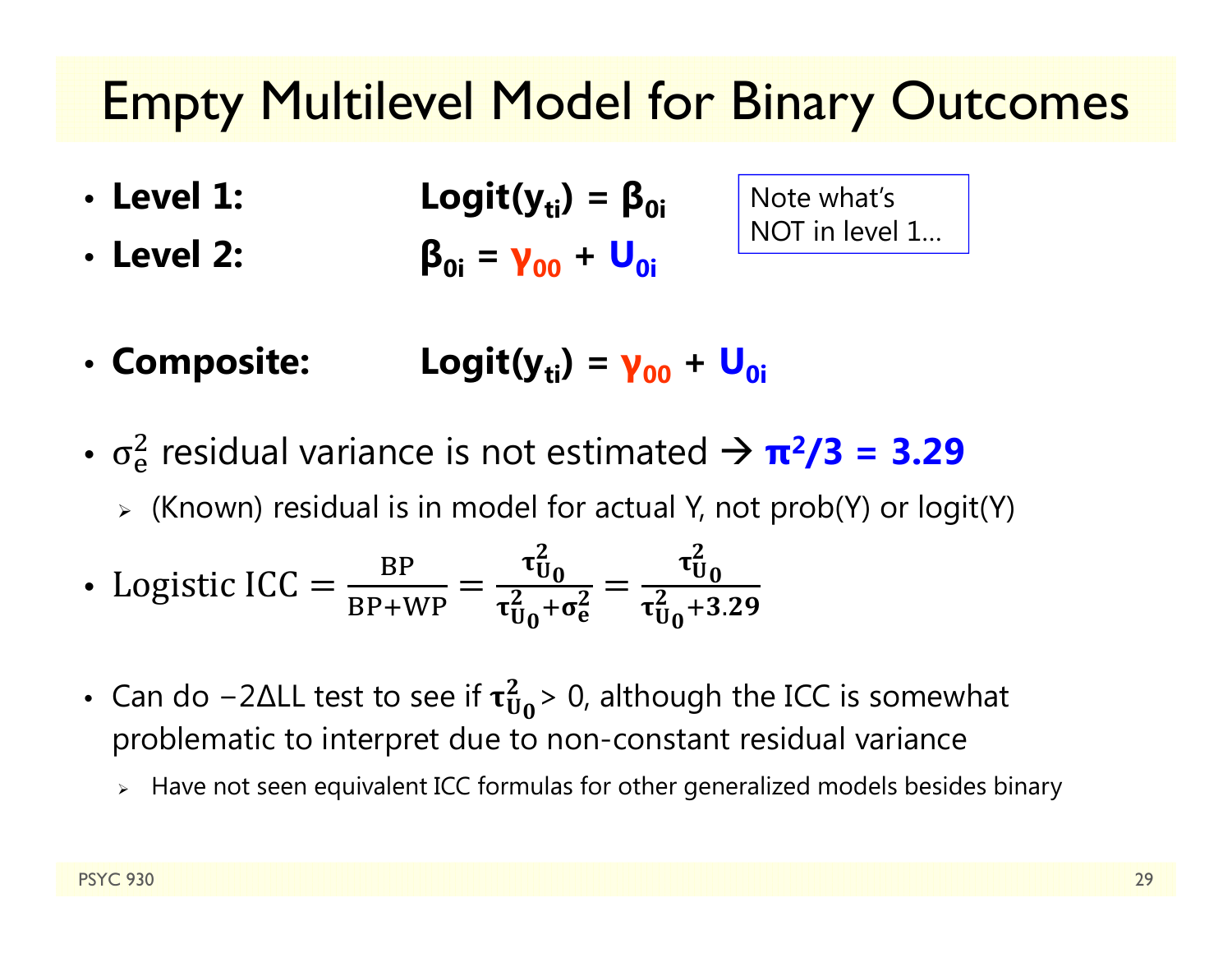### Random Linear Time Model for Binary Outcomes

- Level 1: • Level 1: Logit(y<sub>ti</sub>) =  $\beta_{0i}$  +  $\beta_{1i}$ (time<sub>ti</sub>)
- **Level 2: β0i <sup>=</sup> γ00 <sup>+</sup> U0iβ1i <sup>=</sup> γ10 <sup>+</sup> U1i**
- Combined: • Combined: Logit(y<sub>ti</sub>) = (γ<sub>00</sub> + U<sub>0i</sub>) + (γ<sub>10</sub> + U<sub>1i</sub>)(time<sub>ti</sub>)
- $\bullet$   $\ \sigma_{\rm e}$  $\frac{2}{9}$  residual variance is still not estimated  $\rightarrow \pi^2/3 = 3.29$
- Can test new fixed or random effects with -2∆LL tests (or Wald test *p*-values for fixed effects as usual)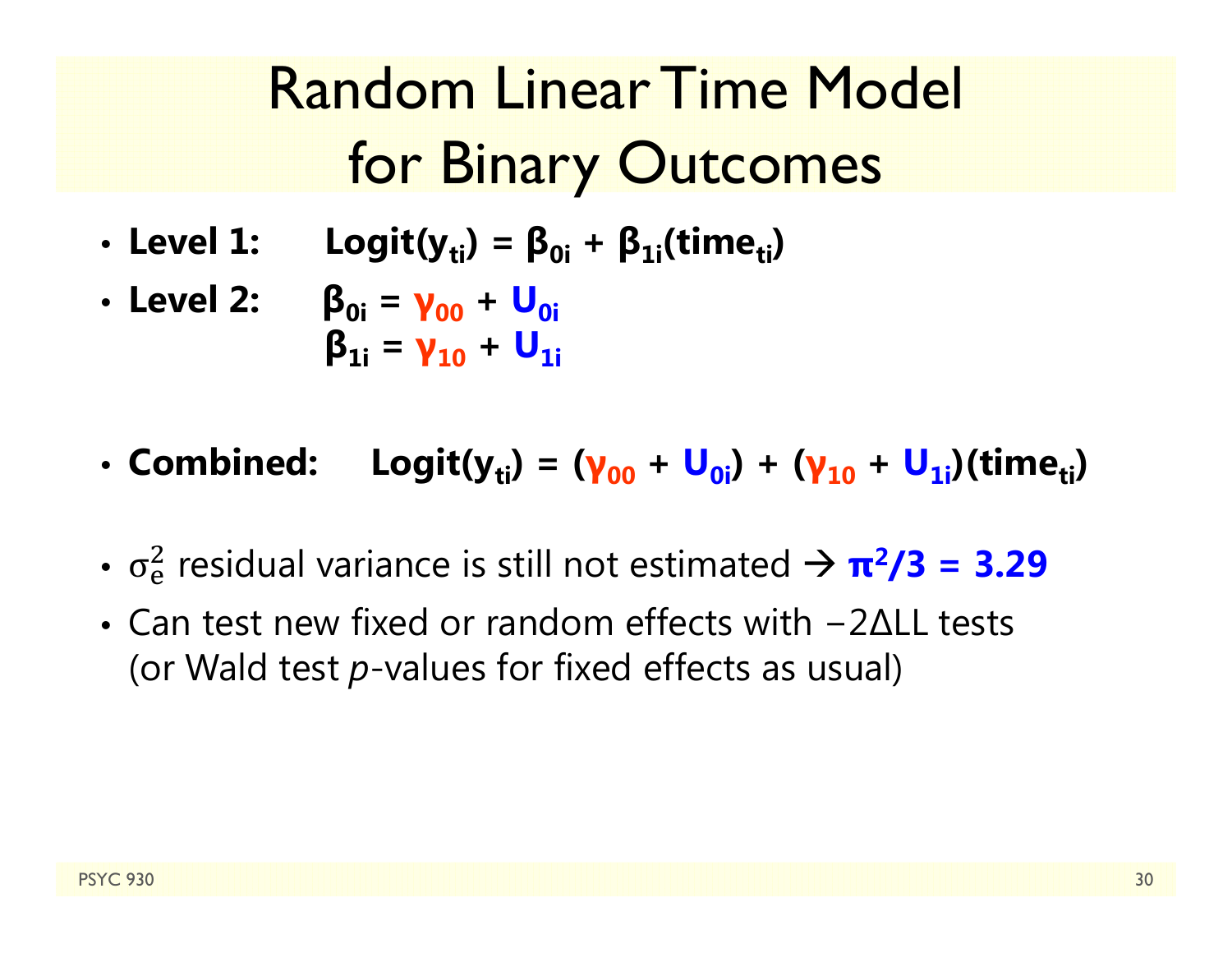Random Linear Time Model for **Ordinal** Outcomes ( )

\n- LI: 
$$
Logit(y_{ti1}) = \beta_{0i1} + \beta_{1i1}(time_{ti})
$$
\n- Logit(y\_{ti2}) =  $\beta_{0i2} + \beta_{1i2}(time_{ti})$
\n

- L2:  $\beta_{0i1} = \gamma_{001} + \mathsf{U}_{0i1}$   $\beta_{1i1} = \gamma_{101} + \mathsf{U}_{1i1}$ **β0i2 <sup>=</sup> γ002 <sup>+</sup> U0i2β1i2 <sup>=</sup> γ102 <sup>+</sup> U1i2**
- Assumes proportional odds  $\rightarrow$

**γ**<sub>001</sub> ≠ **γ**<sub>002</sub> and **γ**<sub>101</sub> = **γ**<sub>102</sub> and **U<sub>0i1</sub>** = **U<sub>0i2</sub>** and **U**<sub>1i1</sub> = **U**<sub>1i2</sub>

- Testable via nominal model (all unequal) or using NLMIXED to write a custom model in which some can be constrained
- $\triangleright$   $\sigma_{\rm e}$  $\frac{2}{9}$  residual variance is still not estimated  $\rightarrow \pi^2/3 = 3.29$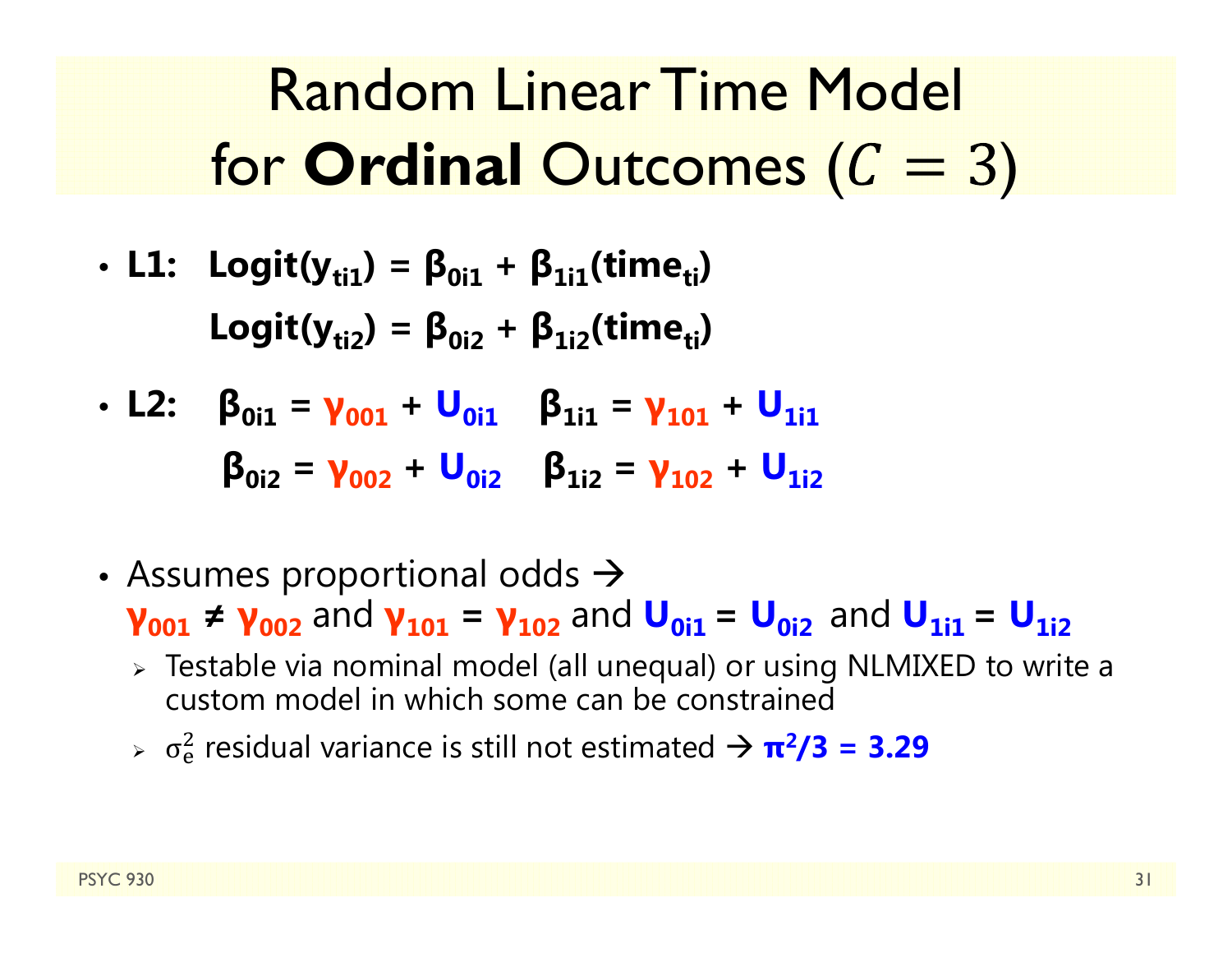### New Interpretation of Fixed Effects

- • $\bullet\,$  In general linear mixed models, the fixed effects are interpreted as the "average" effect for the sample
	- **γ00** is "sample average" intercept
	- **U**<sub>oi</sub> is "individual deviation from sample average"
- What "average" means in general*ized* linear mixed models is different, because the natural log is a nonlinear function:
	- $\triangleright\;$  So the mean of the logs  $\neq$  log of the means
	- $\triangleright$  Therefore, the fixed effects are not the "sample average" effect, they are the effect for *specifically for U<sub>i</sub> = 0* 
		- $\blacksquare$ Fixed effects are *conditional* on the random effects
		- $\blacksquare$ This gets called a "unit-specific" or "subject-specific" model
		- $\blacksquare$ This distinction does not exist for normally distributed outcomes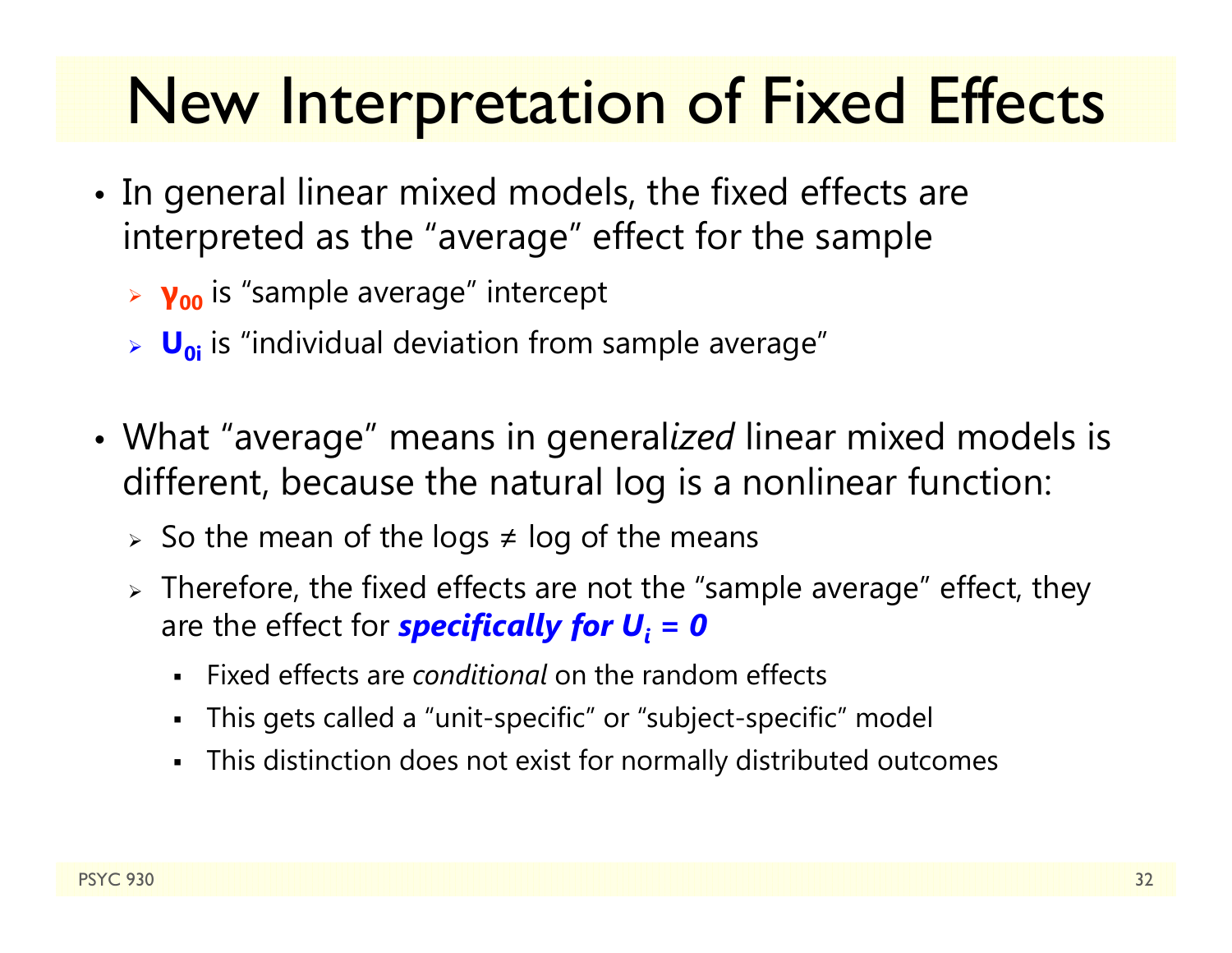### Comparing Results across Models

- •• NEW RULE: Coefficients cannot be compared across models, because they are not on the same scale! (see Bauer, 2009)
- • $\bullet\,$  e.g., if residual variance = 3.29 in binary models:
	- $\triangleright$  When adding a random intercept variance to an empty model, the  $\mathop{\mathsf{total}}$  variation in the outcome has increased  $\mathop{\rightarrow}$  the fixed effects will increase in size because they are *unstandardized* slopes

$$
\gamma_{\text{mixed}} \approx \sqrt{\frac{\tau_{U_0}^2 + 3.29}{3.29}} \, (\beta_{\text{fixed}})
$$

- **Level-1 predictors cannot decrease the residual variance** like usual, so all other models estimates have to go up to compensate
	- **The** If  $X_{ti}$  is uncorrelated with other X's and is a pure level-1 variable (ICC  $\approx$  0), then fixed and  $SD(U_{0i})$  will increase by same factor
- **Random effects variances can decrease**, though, so level-2 effects should be on the same scale across models if level-1 is the same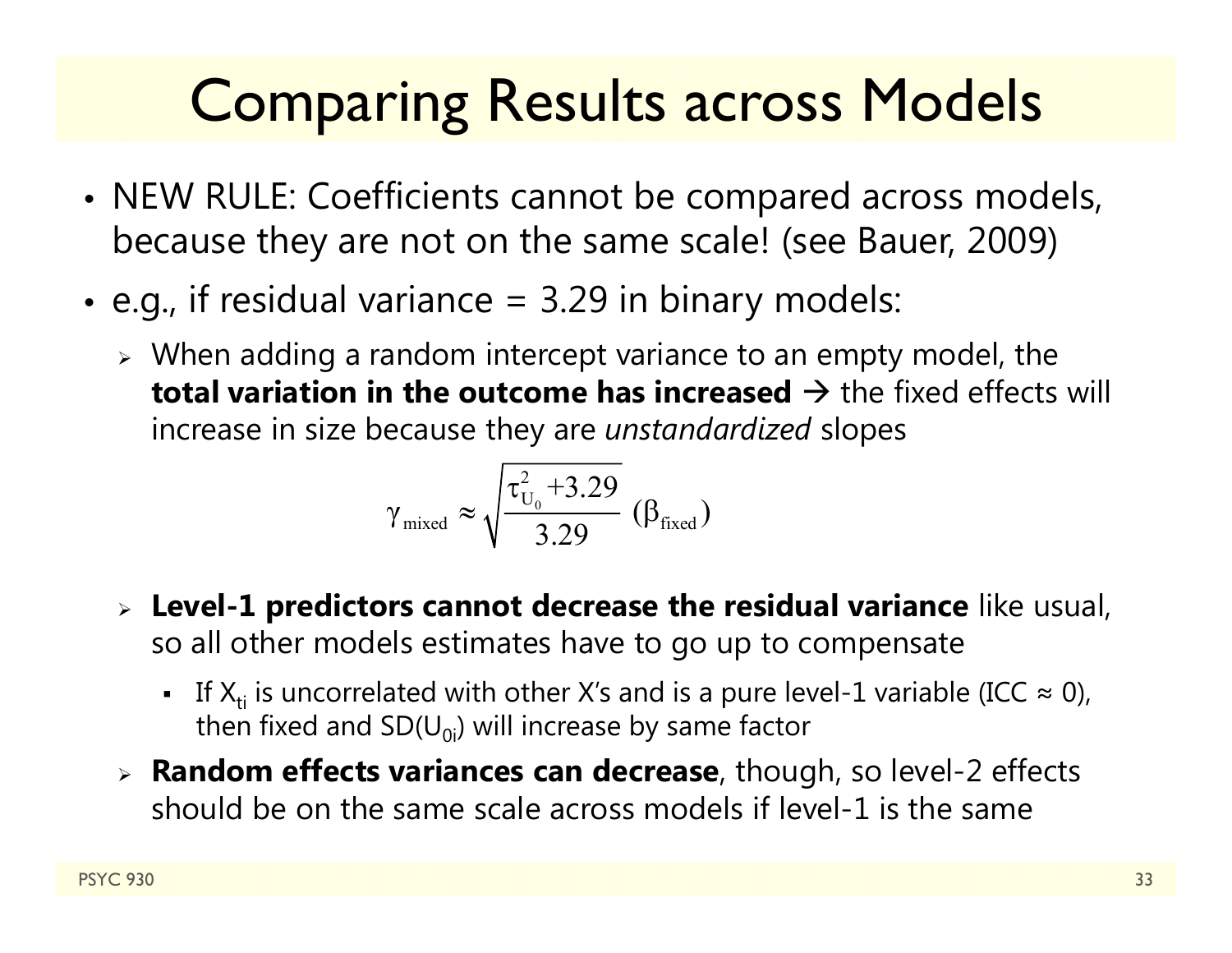### A Little Bit about Estimation

- • Goal: End up with maximum likelihood estimates for all model parameters (because they are consistent, efficient)
	- When we have a **V** matrix based on multivariate **normally** distributed  $\mathbf{e_{ti}}$  residuals at level-1 and multivariate normally distributed **Ui** terms at level 2, ML is easy
	- When we have a **V** matrix based on multivariate **Bernoulli** distributed  $\mathbf{e_{ti}}$  residuals at level-1 and multivariate normally distributed **Ui** terms at level 2, ML is much harder
		- Same with any other kind model for "not normal" level 1 residual
		- $\blacksquare$ **ML does not assume normality unless you fit a "normal" model!**
- • 3 main families of estimation approaches:
	- Quasi-Likelihood methods ("marginal/penalized quasi ML")
	- $\triangleright$   $\,$  Numerical Integration ("adaptive Gaussian quadrature")
	- Also Bayesian methods (MCMC, newly available in SAS or Mplus)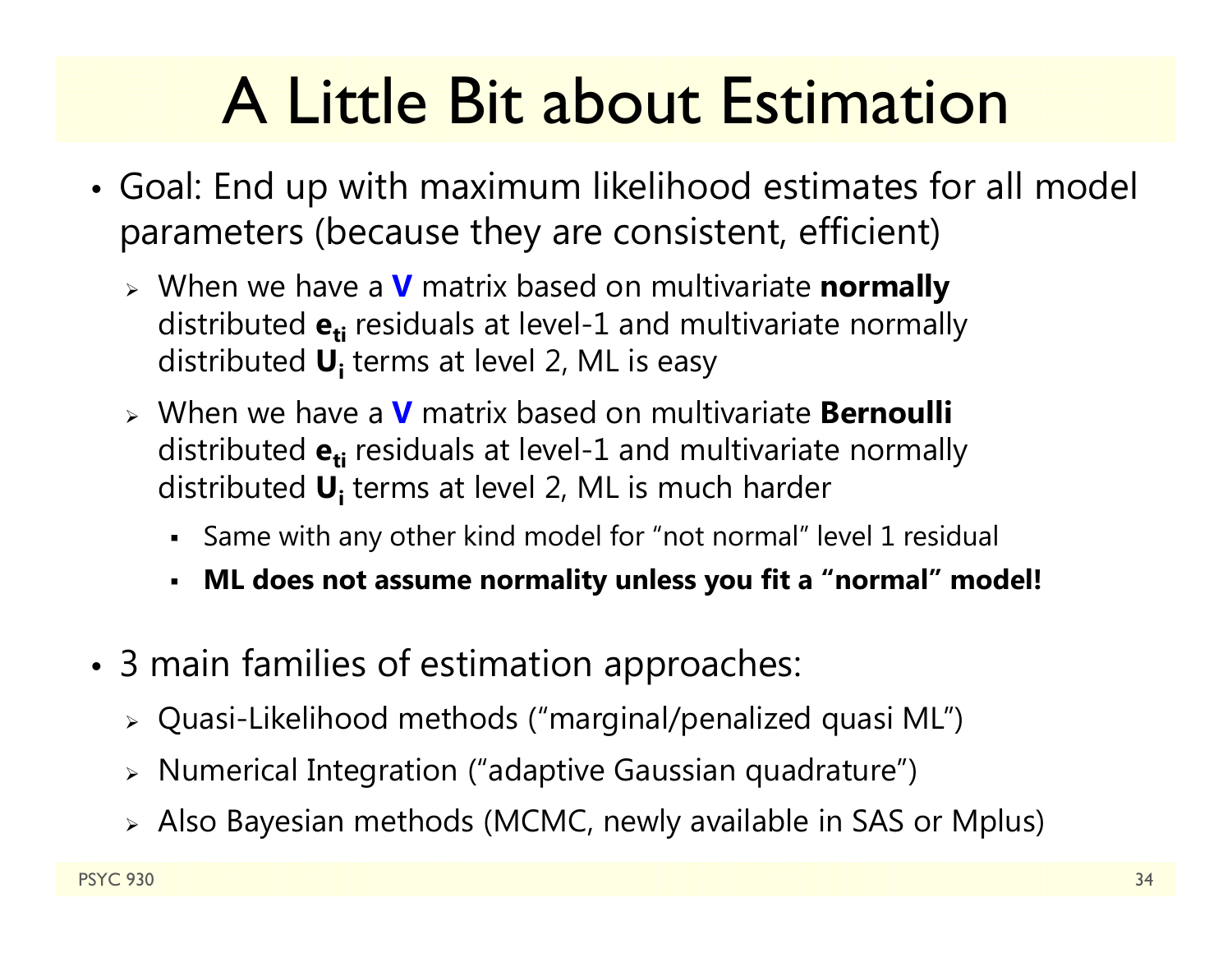# 2 Main Types of Estimation

#### • $\bullet$  Quasi-Likelihood methods  $\rightarrow$  older methods

- $\triangleright$  "Marginal QL"  $\rightarrow$  approximation around fixed part of model
- $\triangleright$  "Penalized QL"  $\rightarrow$  approximation around fixed + random parts
- These both underestimate variances (MQL more so than PQL)
- $\triangleright$  2nd-order PQL is supposed to be better than 1st-order MQL
- QL methods DO NOT PERMIT MODEL − 2 ∆LL TESTS
- $\triangleright$  HLM program adds Laplace approximation to QL, which then does permit − 2 ∆LL tests (also in SAS GLIMMIX and STATA xtmelogit)

#### • $\bullet$  **ML via Numerical Integration**  $\to$  gold standard

- Much better estimates and − 2 ∆LL tests, but can take for-freaking-ever (can use PQL methods to get good start values)
- Will blow up with many random effects (which make the model exponentially more complex, especially in these models)
- $\triangleright$  Relies on assumptions of local independence, like usual  $\rightarrow$  all level-1 dependency has been modeled; level-2 units are independent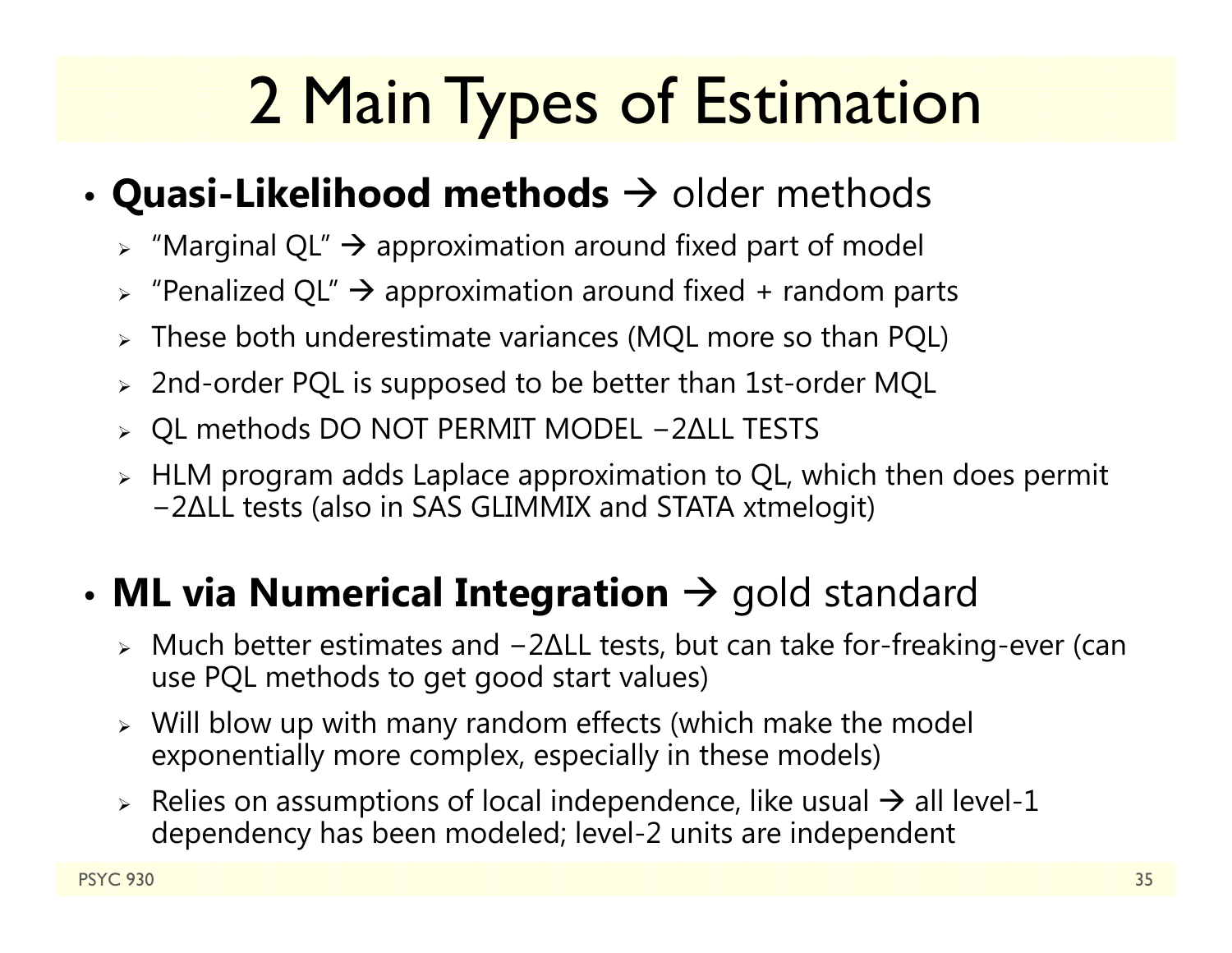### ML via Numerical Integration

- **Step 1**: Select **starting values** for all fixed effects
- **Step 2**: Compute the **likelihood** of each observation given by the *current* parameter values using chosen distribution of residuals
	- Model gives link-predicted outcome given parameter estimates, but the U's themselves are not parameters—their variance and covariance are instead
	- But so long as we can assume the **U**'s are MVN, we can still proceed
	- Computing the likelihood for each set of possible parameters requires *removing* the individual **U** values from the model equation—by *integrating* across possible **U** values for each Level-2 unit
	- $\triangleright$  Integration is accomplished by "Gaussian Quadrature"  $\rightarrow$  summing up rectangles that approximate the integral (area under the curve) for each Level-2 unit
- **Step 3:** Decide if you have the right answers, which occurs when the log-likelihood changes very little across iterations (i.e., it converges)
- **Step 4:** If you aren't converged, choose new parameters values
	- Newton-Rhapson or Fisher Scoring (calculus), EM algorithm (U's =missing data)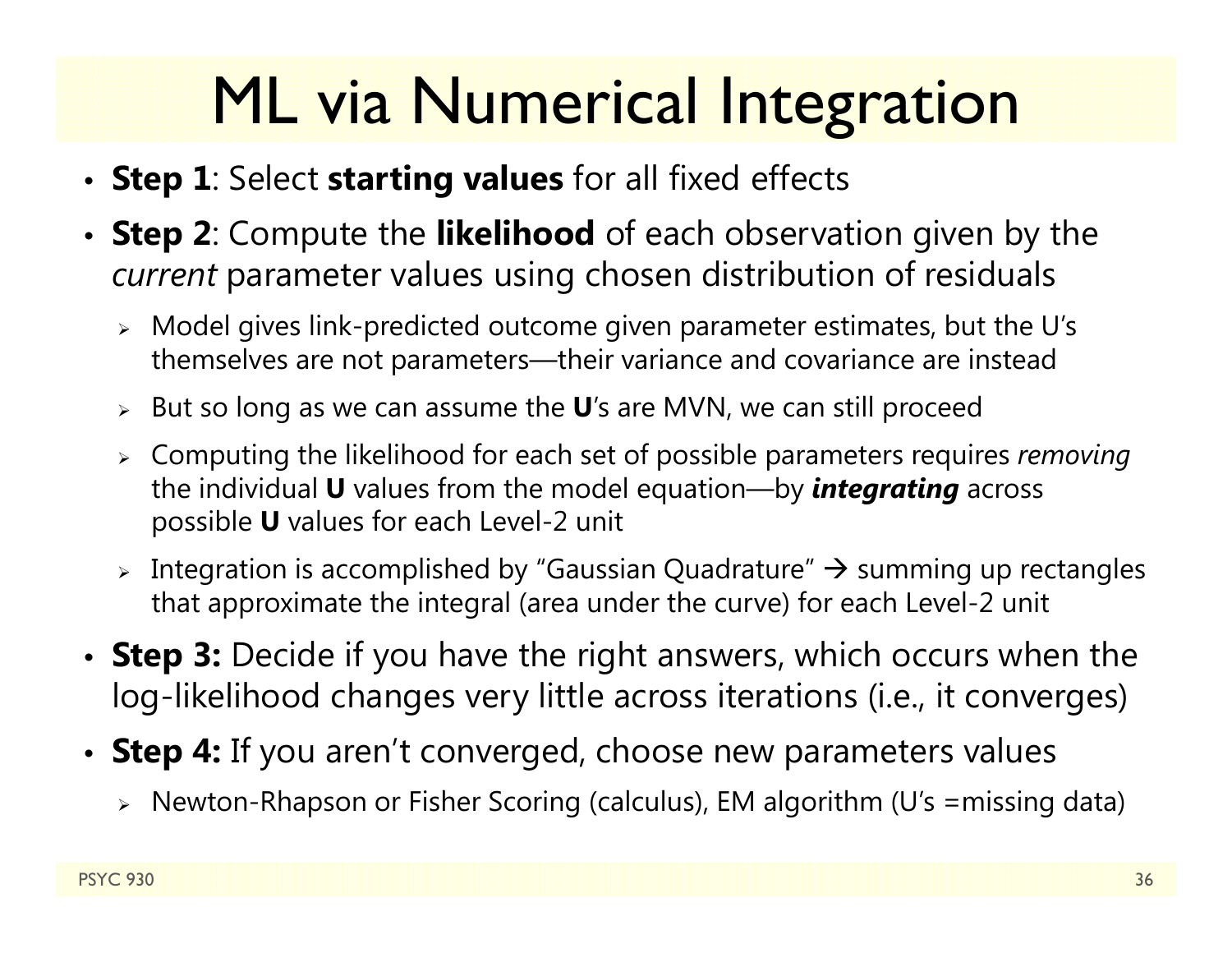### ML via Numerical Integration

- More on Step 2: Divide the U distribution into rectangles
	- $\triangleright$  Called "Gaussian Quadrature" (# rectangles = # "quadrature points")
	- $\triangleright$  Start by dividing the whole distribution into rectangles, then repeat, taking the most likely section for each level-2 unit and rectangling that
		- This is "adaptive quadrature" and is computationally more demanding, but gives more accurate results with fewer rectangles (SAS will pick how many)



The likelihood of each level-2 unit's outcomes at each **U** rectangle is then weighted by that rectangle's probability of being observed (from the multivariate normal distribution). The weighted likelihoods are then summed across all rectangles…

 $\rightarrow$  ta da! "numerical integration"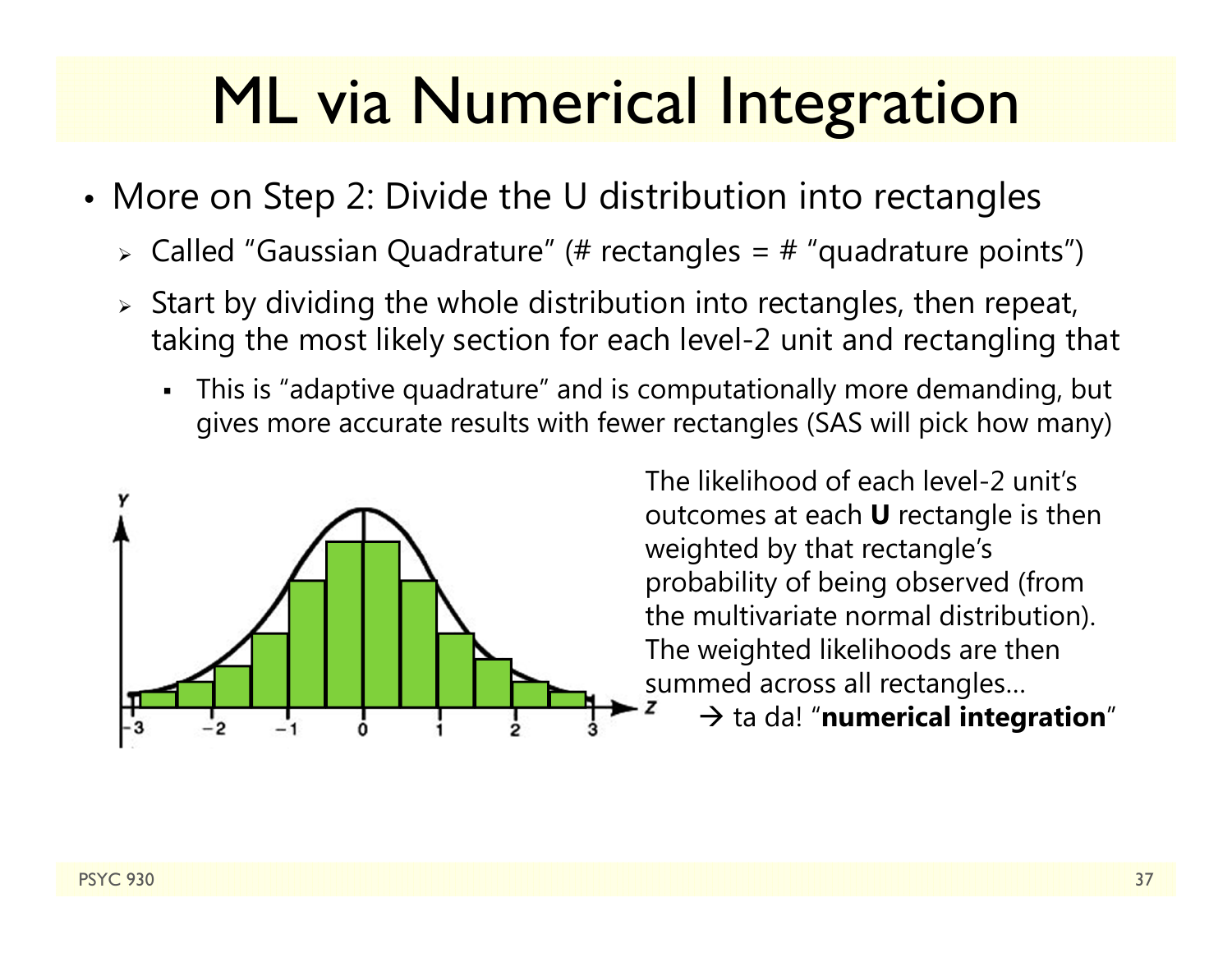#### Example of Numeric Integration: Binary DV, Fixed Linear Time, Random Intercept Model

- 1.. Start with values for fixed effects: intercept:  $γ_{00}$  = 0.5, time:  $γ_{10}$  = 2.0,
- 2.Compute likelihood for real data based on fixed effects and plausible  $U_{0i}$ (-2,0,2) using model: Logit(y $_{\rm ti}$ =1) =  $\gamma_{00}$  +  $\gamma_{10}$ (time $_{\rm ti})$  + U $_{\rm 0i}$ 
	- •Here for one person at two occasions with  $y_{ti}=1$  at both occasions

|        |                    |                 |      | IF $y_{ti} = 1$ IF $y_{ti} = 0$ | Likelihood Theta Theta |      |                | <b>Product</b>  |
|--------|--------------------|-----------------|------|---------------------------------|------------------------|------|----------------|-----------------|
|        | $U_{0i} = -2$      | $Logit(y_{ti})$ |      | Prob 1-Prob                     | if both $y=1$ prob     |      |                | width per Theta |
| Time 0 | $0.5 + 1.5(0) - 2$ | $-1.5$          | 0.18 | 0.82                            | 0.091213               | 0.05 | $\overline{2}$ | 0.00912         |
| Time 1 | $0.5 + 1.5(1) - 2$ | 0.0             | 0.50 | 0.50                            |                        |      |                |                 |
|        | $U_{0i} = 0$       | $Logit(y_{ti})$ | Prob | 1-Prob                          |                        |      |                |                 |
| Time 0 | $0.5 + 1.5(0) + 0$ | 0.5             | 0.62 | 0.38                            | 0.54826                | 0.40 | 2              | 0.43861         |
| Time 1 | $0.5 + 1.5(1) + 0$ | 2.0             | 0.88 | 0.12                            |                        |      |                |                 |
|        | $U_{0i} = 2$       | $Logit(y_{ti})$ | Prob | 1-Prob                          |                        |      |                |                 |
| Time 0 | $0.5 + 1.5(0) + 2$ | 2.5             | 0.92 | 0.08                            | 0.90752                | 0.05 | $\overline{2}$ | 0.09075         |
| Time 1 | $0.5 + 1.5(1) + 2$ | 4.0             | 0.98 | 0.02                            |                        |      |                |                 |
|        |                    |                 |      |                                 |                        |      |                |                 |

**Overall Likelihood (Sum of Products over All Thetas): 0.53848**

**(do this for each occasion, then multiply this whole thing over all people) (repeat with new values of fixed effects until find highest overall likelihood)**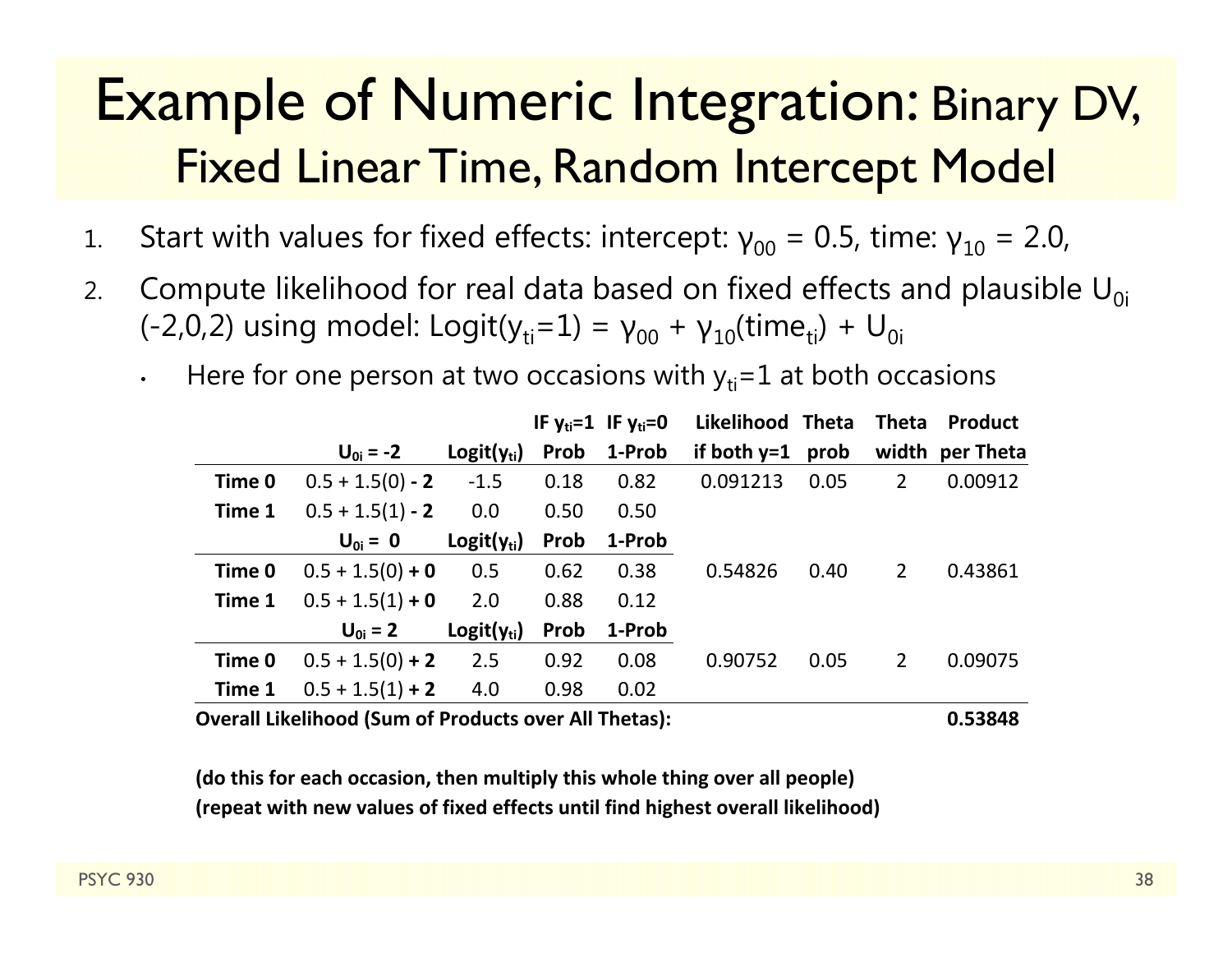### Summary: Generalized Multilevel Models

- Analyze link-transformed conditional mean (e.g., via logit, log, log-log…)
	- *Linear* relationship between X's and *transformed* conditional mean of Y
	- *Nonlinear* relationship between X's and *original* Y
		- n - Original  $e_{ti}$  residuals are assumed to follow some non-normal distribution
- In models for binary or categorical data, level-1 residual variance is set
	- $\triangleright$  So it can't go down after adding level-1 predictors, which means that the scale of everything else has to go UP to compensate
	- $\triangleright$  Scale of model will also be different after adding random effects for the same reason—the total variation in the model is now bigger
	- $\triangleright$  Fixed effects may not be comparable across models as a result
- Estimation is trickier and takes longer
	- $\triangleright$   $\,$  Numerical integration is best but may blow up in complex models
	- $\triangleright$   $\,$  Start values are often essential (can get those with pseudo-likelihood estimators)